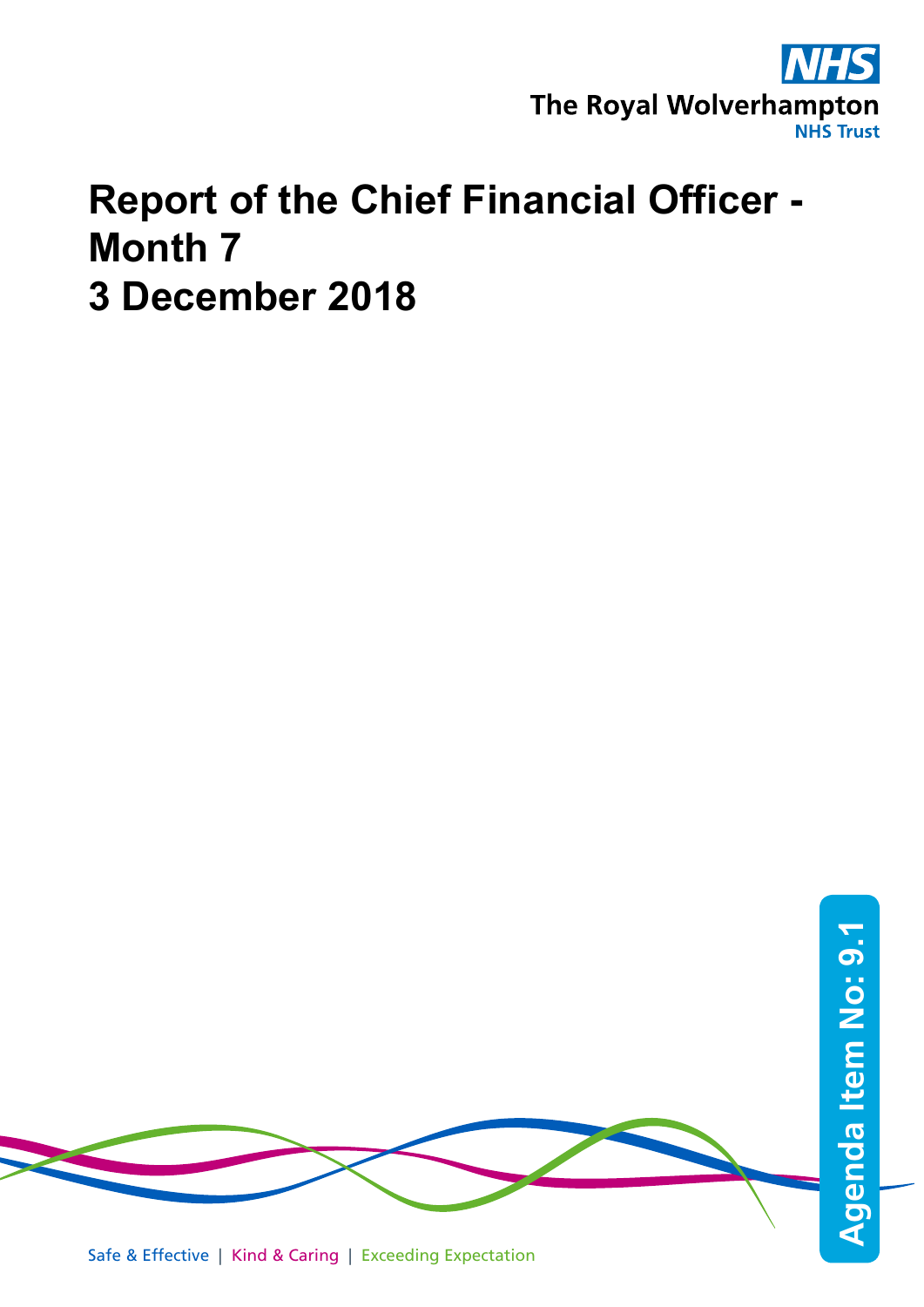|                                            | <b>TRUST BOARD REPORT</b>                                                                                                                                                                                                                                                                                                                                |
|--------------------------------------------|----------------------------------------------------------------------------------------------------------------------------------------------------------------------------------------------------------------------------------------------------------------------------------------------------------------------------------------------------------|
| <b>Meeting Date:</b>                       | 3rd December 2018                                                                                                                                                                                                                                                                                                                                        |
| Title:                                     | Report of the Chief Financial Officer - Month 7                                                                                                                                                                                                                                                                                                          |
| <b>Executive Summary</b>                   | This paper reports the in-month, year-to-date and forecast financial position for the Trust as at Month 7. The paper also reports on delivery against<br>financial targets.                                                                                                                                                                              |
| Or Report of                               |                                                                                                                                                                                                                                                                                                                                                          |
| <b>Action requested</b>                    | $\square$ Make a decision<br>□ Approve<br>X Receive for assurance<br>□ Received and noted<br>If the item has already been approved by a body with delegated powers of approval from the Board such as a Committee of the Board, then the item<br>would be received and noted.                                                                            |
| For the attention of the Board             | N/A                                                                                                                                                                                                                                                                                                                                                      |
| <b>Assure</b>                              | N/A                                                                                                                                                                                                                                                                                                                                                      |
| <b>Advise</b>                              | N/A                                                                                                                                                                                                                                                                                                                                                      |
| <b>Alert</b>                               | N/A                                                                                                                                                                                                                                                                                                                                                      |
| <b>Author + Contact Details</b>            | Kevin Stringer, Chief Financial Officer - 01902 695954 kevin.stringer@nhs.net                                                                                                                                                                                                                                                                            |
| <b>Links to Trust Strategic Objectives</b> | Maintain financial health - Appropriate investment to patient services                                                                                                                                                                                                                                                                                   |
| <b>Resource implications</b>               | N/A                                                                                                                                                                                                                                                                                                                                                      |
| <b>CQC Domains</b>                         | Well-led: the leadership, management and governance of the organisation make sure it's providing high-quality care that's based around individual<br>needs, that it encourages learning and innovation, and that it promotes an open and fair culture.                                                                                                   |
| <b>Equality and Diversity Impact</b>       | N/A                                                                                                                                                                                                                                                                                                                                                      |
| <b>Risks: BAF/TRR</b>                      | N/A                                                                                                                                                                                                                                                                                                                                                      |
| <b>Risk: Appetite</b>                      | N/A                                                                                                                                                                                                                                                                                                                                                      |
| <b>Public or Private</b>                   | Public                                                                                                                                                                                                                                                                                                                                                   |
| <b>Other formal bodies involved</b>        | Finance ad Performance Committee                                                                                                                                                                                                                                                                                                                         |
| References                                 | N/A                                                                                                                                                                                                                                                                                                                                                      |
| <b>NHS Constitution</b>                    | In determining this matter, the Board should have regard to the Core principles contained in the Constitution of:<br>Equality of treatment and access to services<br>High standards of excellence and professionalism<br>Service user preferences<br>Cross community working<br><b>Best Value</b><br>Accountability through local influence and scrutiny |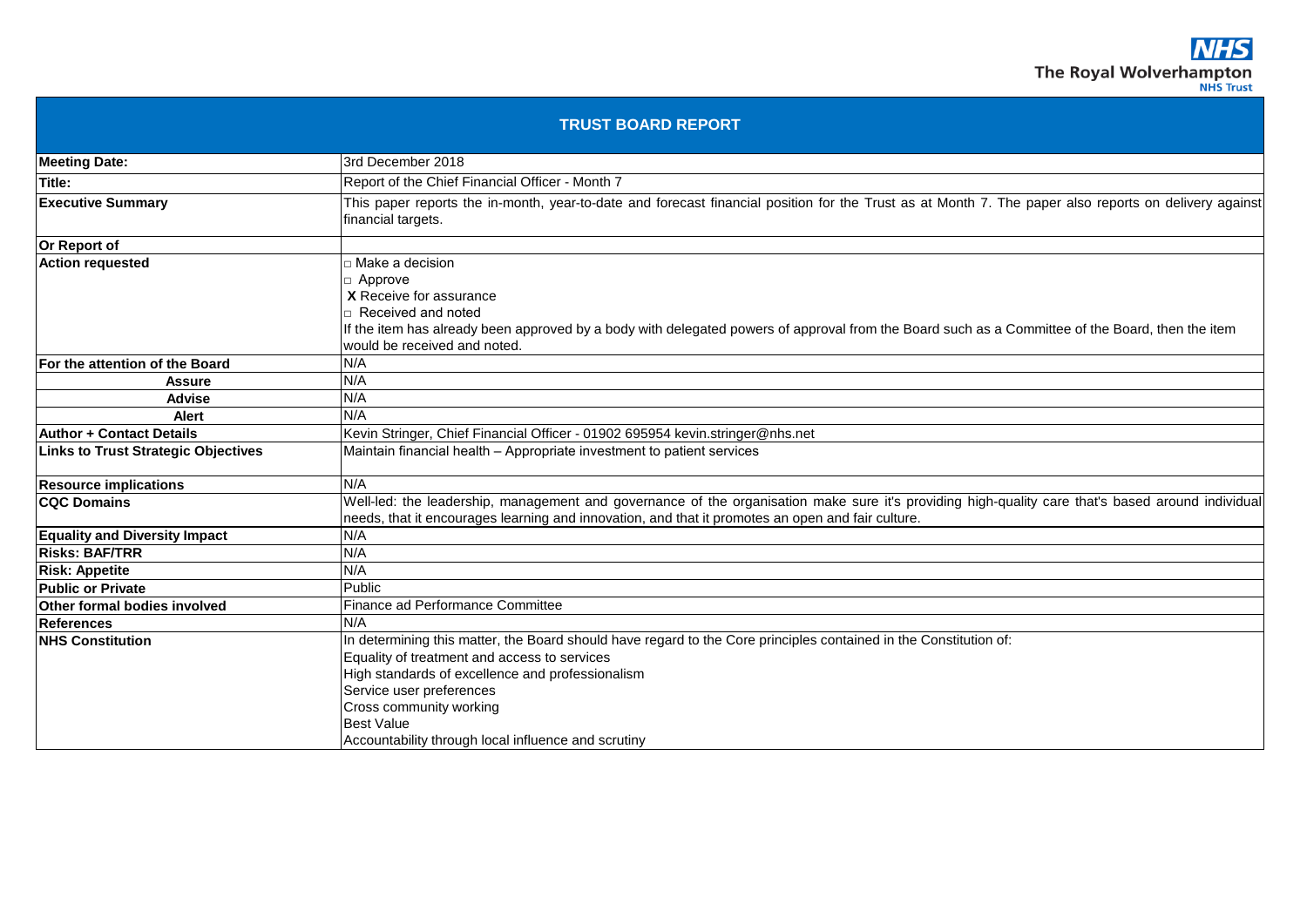

# Report of the Chief Financial Officer

Finance Report October 2018 - Month 7

Safe & Effective | Kind & Caring | Exceeding Expectation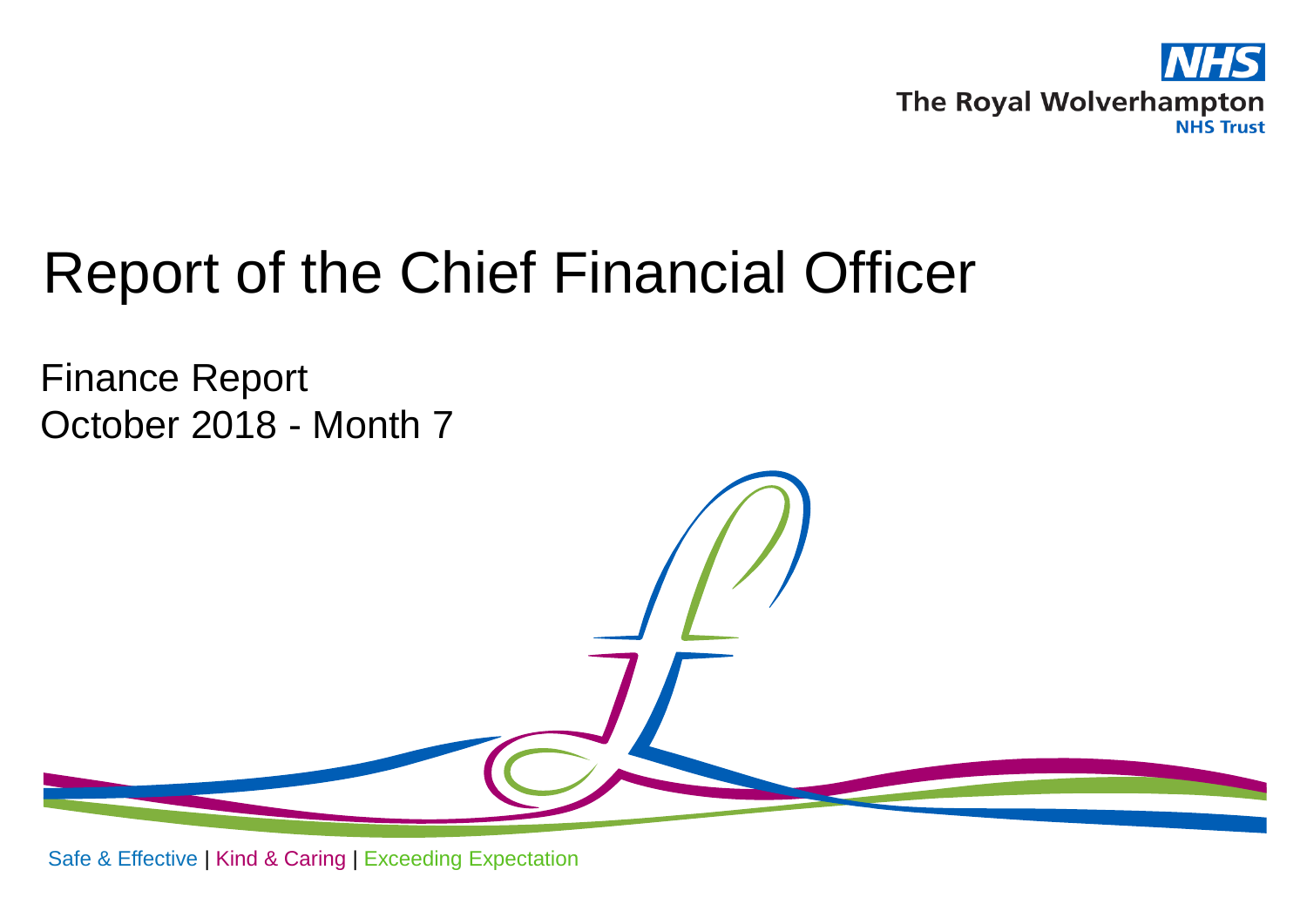## **Contents**

|                                  | Page      |
|----------------------------------|-----------|
|                                  |           |
| Content                          | 3         |
| Summary - Key Messages           | 4         |
| <b>Summary Charts</b>            | 5         |
| Cost Improvement Plan            | 9         |
| <b>Financial Targets</b>         | 10        |
| Further Analysis - Pay           | 11        |
| <b>Further Analysis - Income</b> | 13        |
| <b>Activity Charts</b>           | 14        |
| <b>Charitable Funds</b>          | Quarterly |

## Appendices

| Appendix one   | Income and Expenditure Account         | 16 |
|----------------|----------------------------------------|----|
| Appendix two   | <b>Statement of Financial Position</b> | 17 |
| Appendix three | Cash Flow                              | 18 |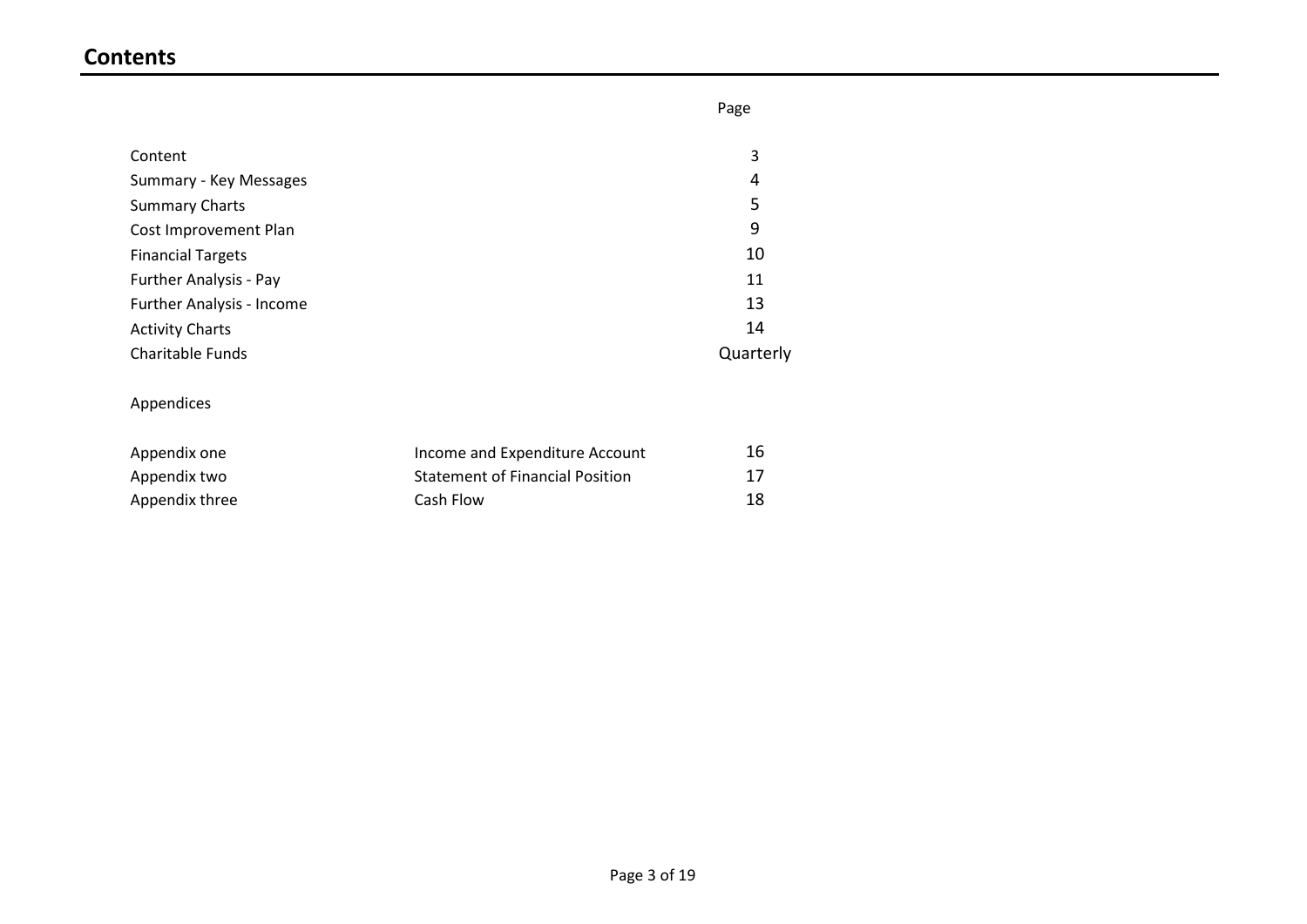#### **Financial**

The reported year to date I&E position\*:

|                                  |                   | <b>Year to Date</b> |                |
|----------------------------------|-------------------|---------------------|----------------|
|                                  | <b>Plan £'000</b> | <b>Actual £'000</b> | Variance £'000 |
| Surplus/ (Deficit)               | (5,668)           | (8,060)             | (2, 392)       |
| <b>Achieved PSF</b>              | 5.137             | 2.797               | (2.341)        |
| Control Total Surplus/ (Deficit) | (531)             | (5,263)             | (4, 732)       |

The Trust is behind the year to date financial plan at month seven by £4.8m which is made up of £2.3m unachieved PSF and £2.4m adverse to plan on all other budgets.

Income in October has been high at £42.0m. This figure includes £0.5m relating to a prior year settlement however in terms of patient care activity generated income October is the biggest income month that the Trust has delivered. The Trust has a favourable variance to plan of £5.9m year to date on income. However, expenditure is adverse to plan by £9.4m year to date which is predominately due to pay expenditure exceeding the budget and unachieved CIP.

It is currently assumed that the Trust will not achieve either the financial or the A&E PSF in quarter 3.

| <b>Financial</b><br><b>Risks</b>    | This financial year is expected to be one of the most challenging years that the Trust has experienced.<br>The Trust has identified a number of risks in relation to the forecast outturn. The material risks are:<br>1) A high activity and income plan - this appears to be delivering with very strong income figures and therfore will not be erported as a risk going forward.<br>2) A low contingency compared to previous years.<br>3) A £25m CIP target and a £9.8m vacancy factor, both of which have only been partially delivered in the first seven months of the year.<br>4) The nationally agreed pay award which is a cost pressure of c. £0.8m.<br>5) Agreeing funding for the AEC/ frailty model of care and/ or securing transition funding for the 2017/18 ward closure (£1.1m).<br>6) Confirmation of the £6.0m funding for MSFT support.<br>7) Potential additional cost pressures due to A&E department closure overnight at Princess Royal, Telford. This is subject to agreeing funding with Shropshire Commissioners. |
|-------------------------------------|------------------------------------------------------------------------------------------------------------------------------------------------------------------------------------------------------------------------------------------------------------------------------------------------------------------------------------------------------------------------------------------------------------------------------------------------------------------------------------------------------------------------------------------------------------------------------------------------------------------------------------------------------------------------------------------------------------------------------------------------------------------------------------------------------------------------------------------------------------------------------------------------------------------------------------------------------------------------------------------------------------------------------------------------|
| CIP and<br><b>Vacancy</b><br>Factor | In month seven the CIP target moves up to c. £3m a month for the remainder of the financial year. In month there was a shortfall of £2.18m against the in-month CIP plan of<br>£3.14m. Year to date shows an achievement of £5.92m against a plan of £10.62m. Of the CIP delivered to date, there is a £1.88m recurrent full year effect. The non-delivery of<br>recurrent and cash releasing CIP continues to be an issue.<br>The vacancy factor target for month seven is £0.9m (18/19 Factor only). There was an under recovery of £0.5m.                                                                                                                                                                                                                                                                                                                                                                                                                                                                                                   |
| <b>Forecast</b>                     | The Trust Board are discussing the forecast year end position and will take this forward with NHS Improvement.                                                                                                                                                                                                                                                                                                                                                                                                                                                                                                                                                                                                                                                                                                                                                                                                                                                                                                                                 |
| Cash                                | At the 31st October 2018 the Trust had a cash balance of £8.1m which is £2.0m below the plan.                                                                                                                                                                                                                                                                                                                                                                                                                                                                                                                                                                                                                                                                                                                                                                                                                                                                                                                                                  |
| <b>Charity</b>                      | Reported quarterly.<br>* Unless stated otherwise, all numbers and analysis in this report will exclude provider sustainability funding (PSF).                                                                                                                                                                                                                                                                                                                                                                                                                                                                                                                                                                                                                                                                                                                                                                                                                                                                                                  |
|                                     |                                                                                                                                                                                                                                                                                                                                                                                                                                                                                                                                                                                                                                                                                                                                                                                                                                                                                                                                                                                                                                                |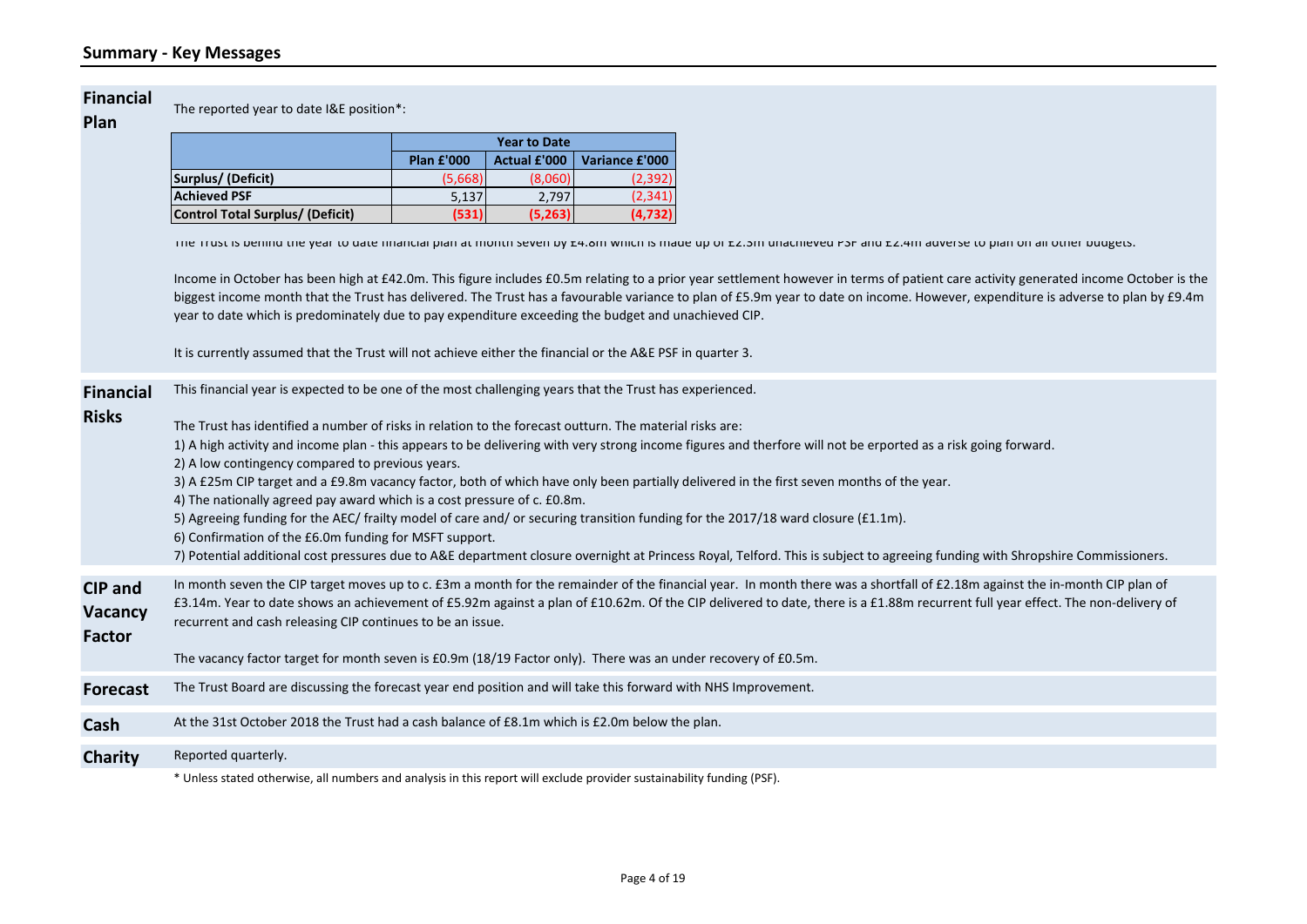**In-Month Net Surplus**





In month seven the Trust reported an in-month deficit of £0.33m, against an in-month plan of £2.1m surplus, this is a adverse variance of £2.43m.

The in-month deficit was mainly due to expenditure above plan of £3.64m. The biggest driver of this is an in-month CIP shortfall of £2.1m, along with a pay overspend of £1.2m and a non pay overspend of £1.0m.

The adverse variances were partially offset by an over recovery of patient income of £1.0m and unutilised reserves of £0.77m.

At month seven the Trust is adverse to plan with a year to date deficit of £8.19m against a planned deficit of £5.8m.

It should also be noted that £4.14m of earmarked reserves are not spent at the end of month seven and this funding has been used to support the financial position. This funding will not be available to be drawn down later in the year.

A detailed view of the in-month and year-to-date performance figures can be found in the I&E account in appendix one.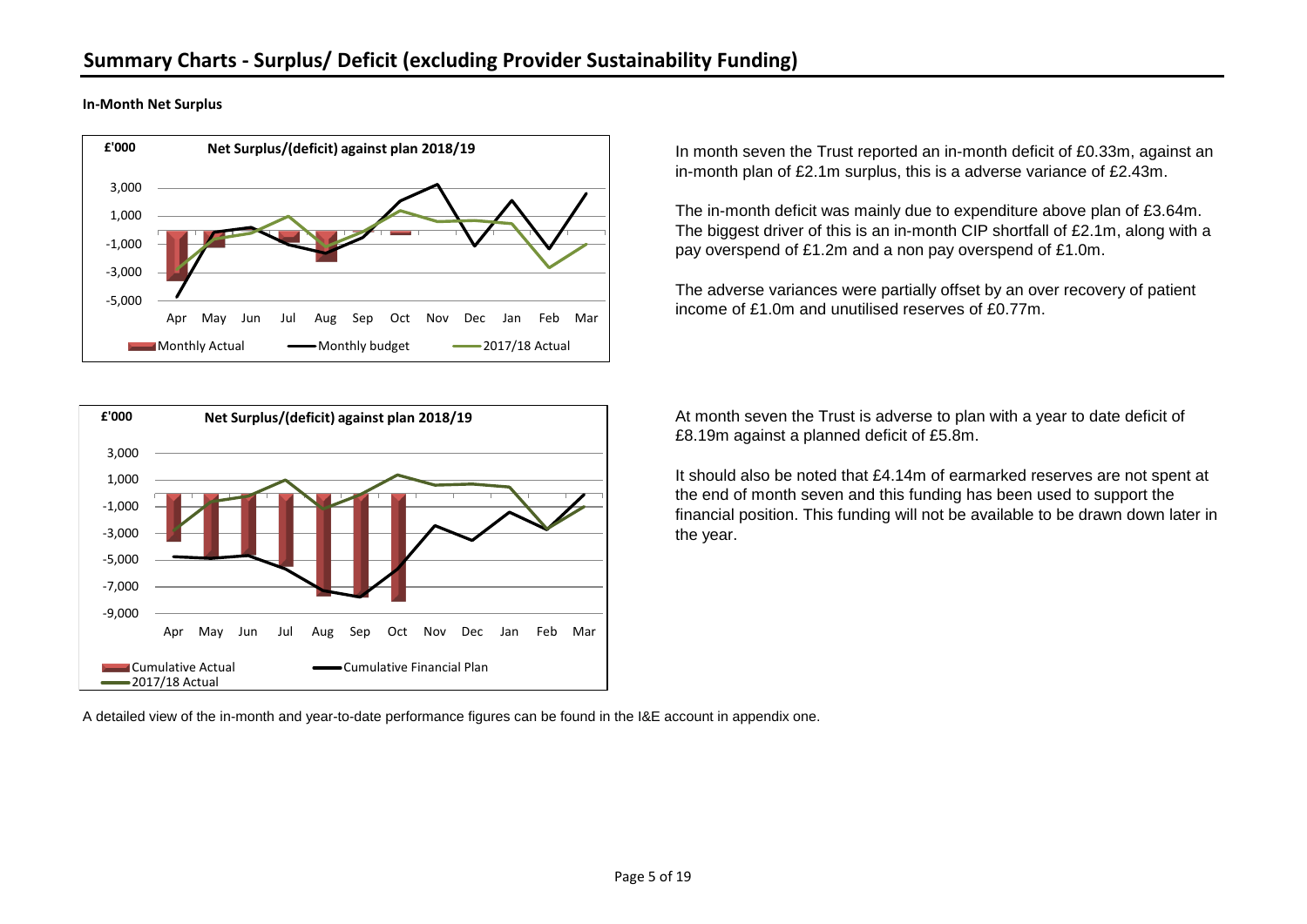### **Summary Charts - Income**





In month seven, patient contract income is £42.03m which is an over performance against plan of £1.05m.

The income performance in October was a high month in activity terms at £42.03m. The position includes the settlement of a prior year contract which contributed £0.5m. After adjusting for nonrecurrent items it is thought that the income achieved in October is the highest level of in-month patient income ever achieved.

Further detail on patient income is on page 13.

#### **Other Income (excluding CRN and PSF income)**



Other income is over plan in month seven by £0.12m.

Other patient care income and directorate income were both under plan by £0.03m and £0.10m respectively.

#### **PSF Income**



Provider Sustainability Funding income is below plan in month seven by £1.14m.

At month seven it has been assumed neither the financial target nor A&E target will be achieved in quarter 3.

*Footnote:* 

\* There will be budgetary adjustments made every month to fund variances on pass through items such as drugs and devices. Budgetary adjustments will also be made in relation to contract variations that are made in year.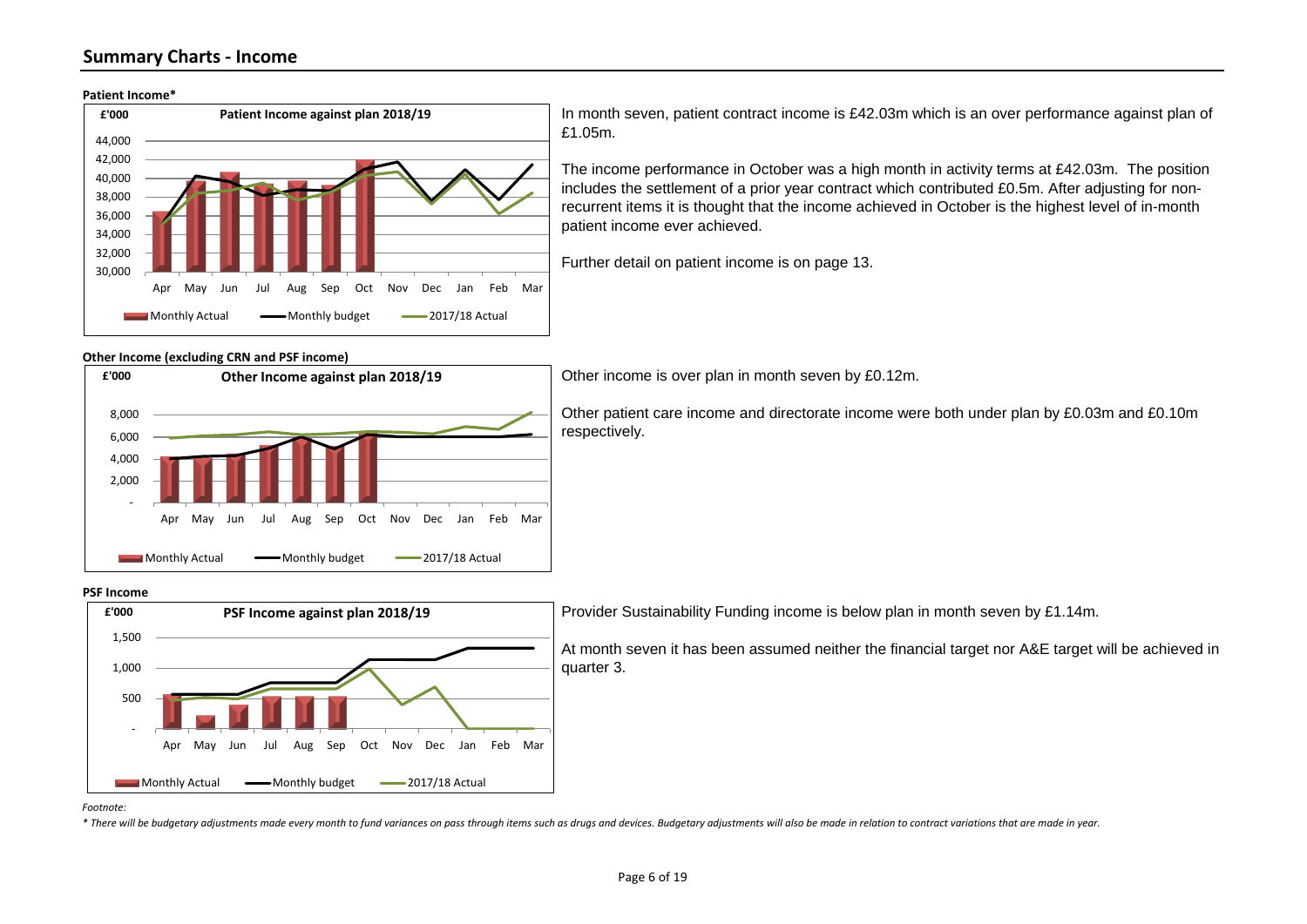

Pay is overspent in month by £1.2m against plan.

- Division 1 is overspent by £0.45m, Division 2 is overspent by £0.68m and Division 3 is overspent by £0.10m. - Estates & Facilities underspent by £0.01m and Corporate services is overspent by £0.14m.

The Division 1 overspend is due to £0.35m underachieved vacancy factor whilst the Division 2 overspend is due to £0.11m underachieved vacancy factor and £0.49m due to medics including agency covering vacancies and additional staffing providing support across the division.

Further analysis has been undertaken on the pay overspend in order to pinpoint the exact drivers of the pressures. The level of successful recruitment has been tremendous in the first part of this year and the number of substantive staff that have been recruited is in excess of the increase in staff over the whole of 2017/18. This has meant that the vacancy factor which was a key planning assumption for this financial year has only particularly been achieved.

Once budgets are adjusted to take out the vacancy factor the only staff group that is overspent is medical . Analysis suggests that the cost pressures can be isolated to a small number of areas with significant medical staffing challenges. It is not expected that these challenges can be satisfactorily be resolved in the short-term.

#### **Non-pay**



Non pay is overspent against plan by £1.00m.

- Division 1 is overspent by £0.42m.
- Division 2 is overspent by £0.01m.
- Division 3 is overspent by £0.11m.
- Estates & Facilities is underspent by £0.15m.
- Corporate services is overspent by £0.07m.

#### **Drugs**



Drugs are overspent in month by £0.09m.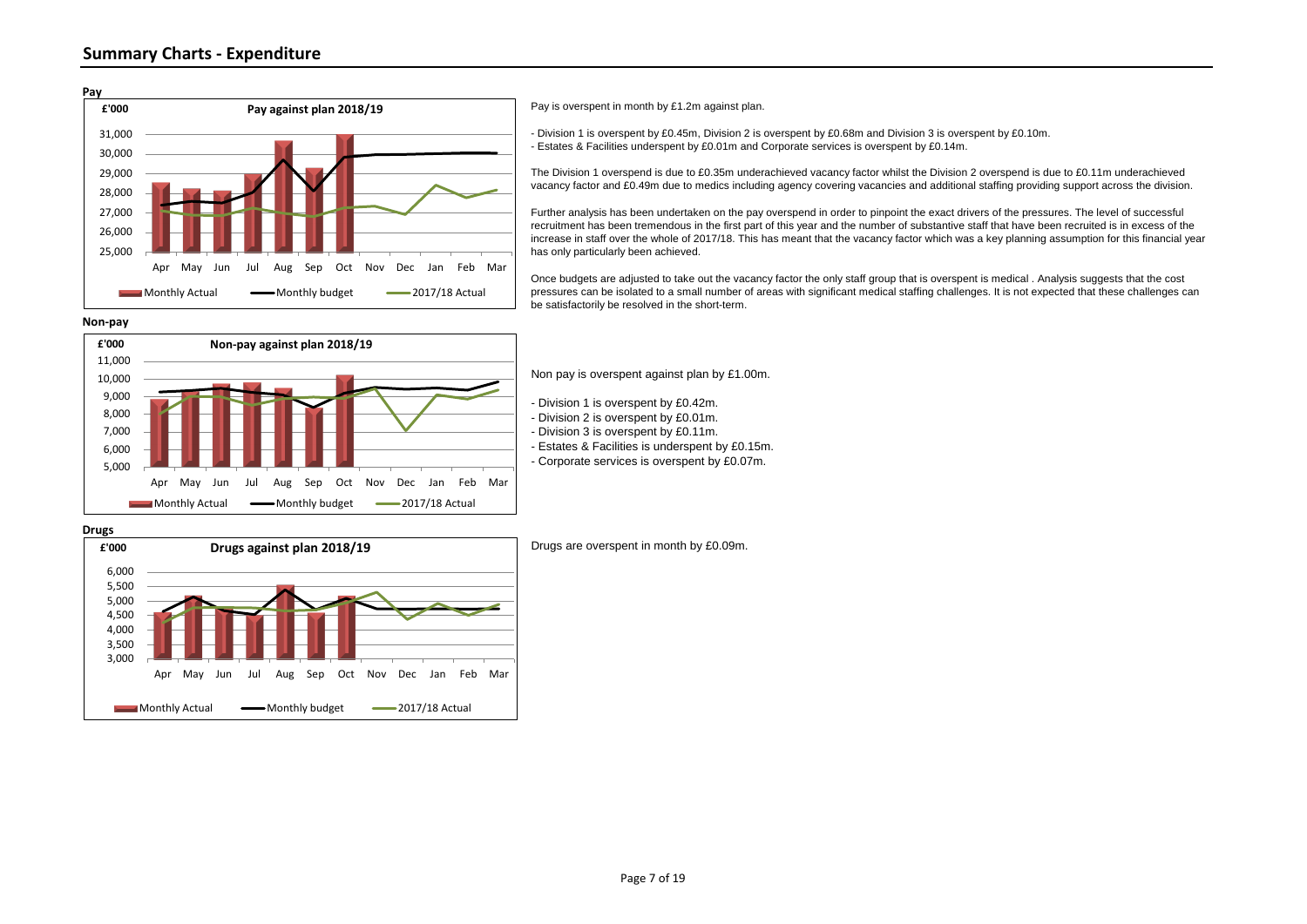## **Summary Charts - Cash and Capital**



#### **Capital**



#### **Cumulative capital**



The cash balance as at 31st October 2018 is £8.1m, £2.0m below the plan at month seven. The key drivers for this are:

- higher income received of £14.3m (of which £1.2m related to 17/18) and timing of BCPS payroll third party payments of £0.6m offset against higher payroll costs (£11.5m) and higher than plan payment runs (£4.4m).

- PDC payment not yet received for Stroke (£3.25m) and the liner accelerator (£1.7m) these are now forecast for December and November respectively. This has been offset by lower than planned capital cash settlement, resulting in cash benefit £3.7m; mainly due to capital programme being marginally behind plan.

Capital expenditure as at 31st October 2018, including PFI & finance leases, is £8.4m against a plan of £14.2m. The £14.2m plan figure includes £2m planned PFI additions that have not yet occurred and £1.7m Linear Accelerator expenditure that will be accounted for in November.

The capital resource limit (CRL) for the year is anticipated to be £29.9m.

The CRL figure is made up of planned estates development programmed spend of £22.5m plus an additional £0.5m relating to Cladding Replacement (ACM), Winter funding of £1.9m and PFI additions of £5m.

Further detail on capital performance and plan is provided in the report of the Head of Estates Development, presented to the Finance and Performance Committee.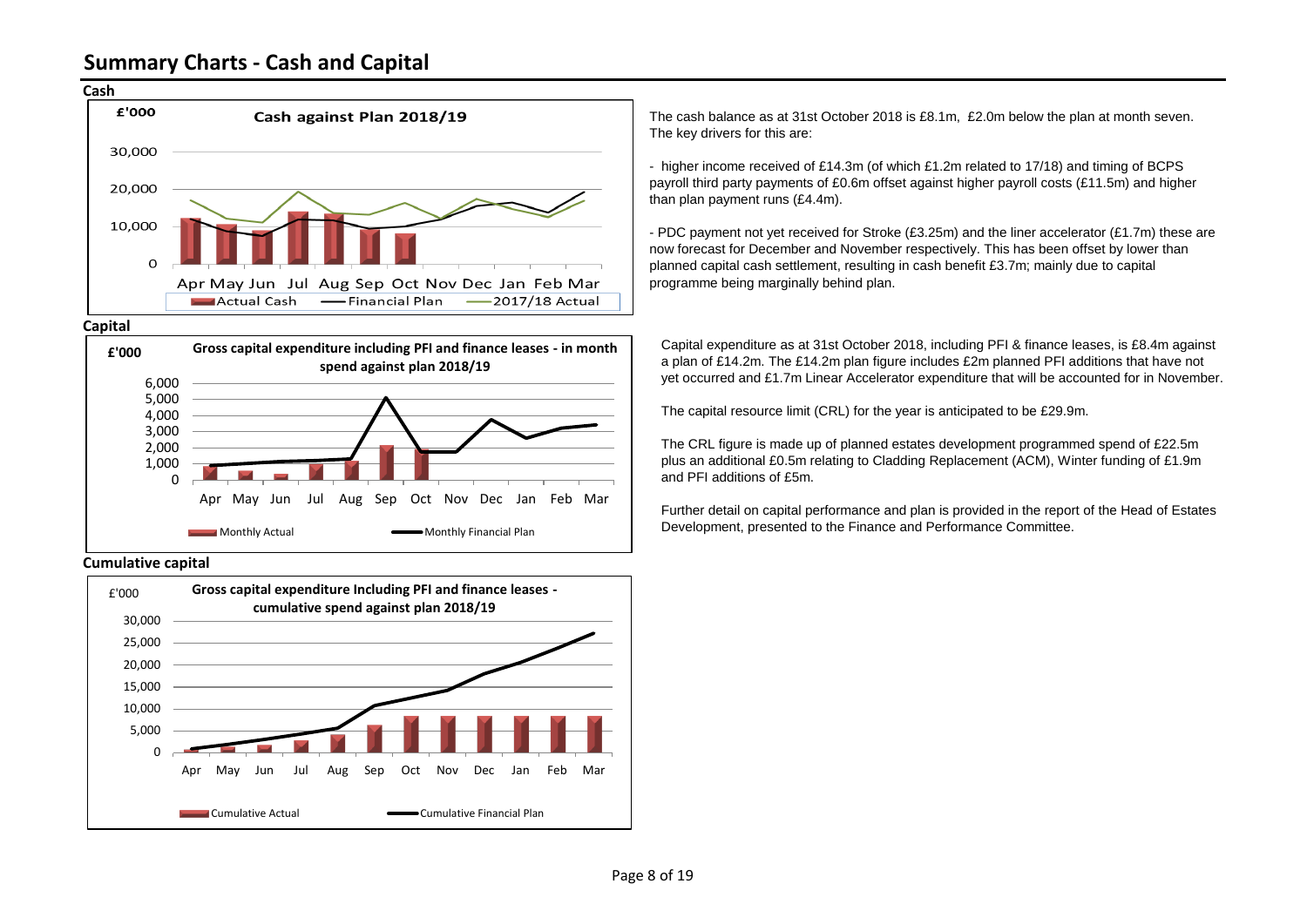## **Cost Improvement Plan**

#### **Year-to-Date Delivery**

 - 1,000 2,000 3,000 4,000 5,000 6,000 Apr May Jun Jul Aug Sep Oct Nov Dec Jan Feb Mar **£'000 In Month CIP against plan 2018/19**  $\blacksquare$  Monthly Actual  $\blacksquare$  Monthly Budget  $\blacksquare$  2017/18 Actual - 5,000 10,000 15,000 20,000 25,000 30,000 Apr May Jun Jul Aug Sep Oct Nov Dec Jan Feb Mar **£'000 Cumulative CIP against plan 2018/19** Cumulative Actual – Cumulative Budget – 2017/18 Cumulative Actual

The charts below show the in-month and cumulative delivery of CIP against the month-on-month plan:

- At month seven, the Trust has achieved £5.92m of CIP savings, compared to budgeted plan of £10.62m which is an achievement of 56% of the year to date target.

#### **Annual Plan**

The cost improvement plan target for the year is £25m. The table below shows what has been identified and delivered:

|                                 | <b>Annual Plan</b> | <b>Blue (withdrawn</b> |       | <b>Categorised by Risk Rating</b> | Still to be achieved |            |              |
|---------------------------------|--------------------|------------------------|-------|-----------------------------------|----------------------|------------|--------------|
|                                 |                    | from budgets)          | Green | Yellow                            | <b>Amber</b>         | <b>Red</b> | <b>Total</b> |
|                                 | £000               | £000                   | £000  | £000                              | £000                 | £000       | £000         |
| Division 1                      | 9,920              | 1,574                  |       | 281                               | 113                  | 7,953      | 8,346        |
| Division 2                      | 6,290              | 1,127                  |       | 227                               |                      | 4,936      | 5,162        |
| Division 3                      | 4,248              | 817                    |       | 240                               | 383                  | 2,808      | 3,432        |
| <b>Estates &amp; Facilities</b> | 2,892              | 1,222                  |       | 93                                |                      | 1,577      | 1,670        |
| Corporate                       | 1,650              | 1,394                  |       | 94                                | 59                   | 102        | 255          |
| Trustwide                       |                    | 1,407                  |       | 1,200                             |                      | (2,607)    | (1,407)      |
| Total 2018/19 Schemes           | 25,000             | 7,542                  | 01    | 2,134                             | 556                  | 14,768     | 17,458       |
| <b>Recurrent (FYE)</b>          | 15,000             | 1,878                  | 0     | 2,317                             | 0I                   | 10.805     | 13,122       |

- At the end of month seven, £7.54m of annual budgets have been removed which is an overall achievement of 24% of the annual budgeted target, with £1.88m being the recurrent full year effect.

- The Trust has profiled its CIP internally to achieve 12% in Q1, 17% in Q2, 38% in Q3 and 32% in Q4.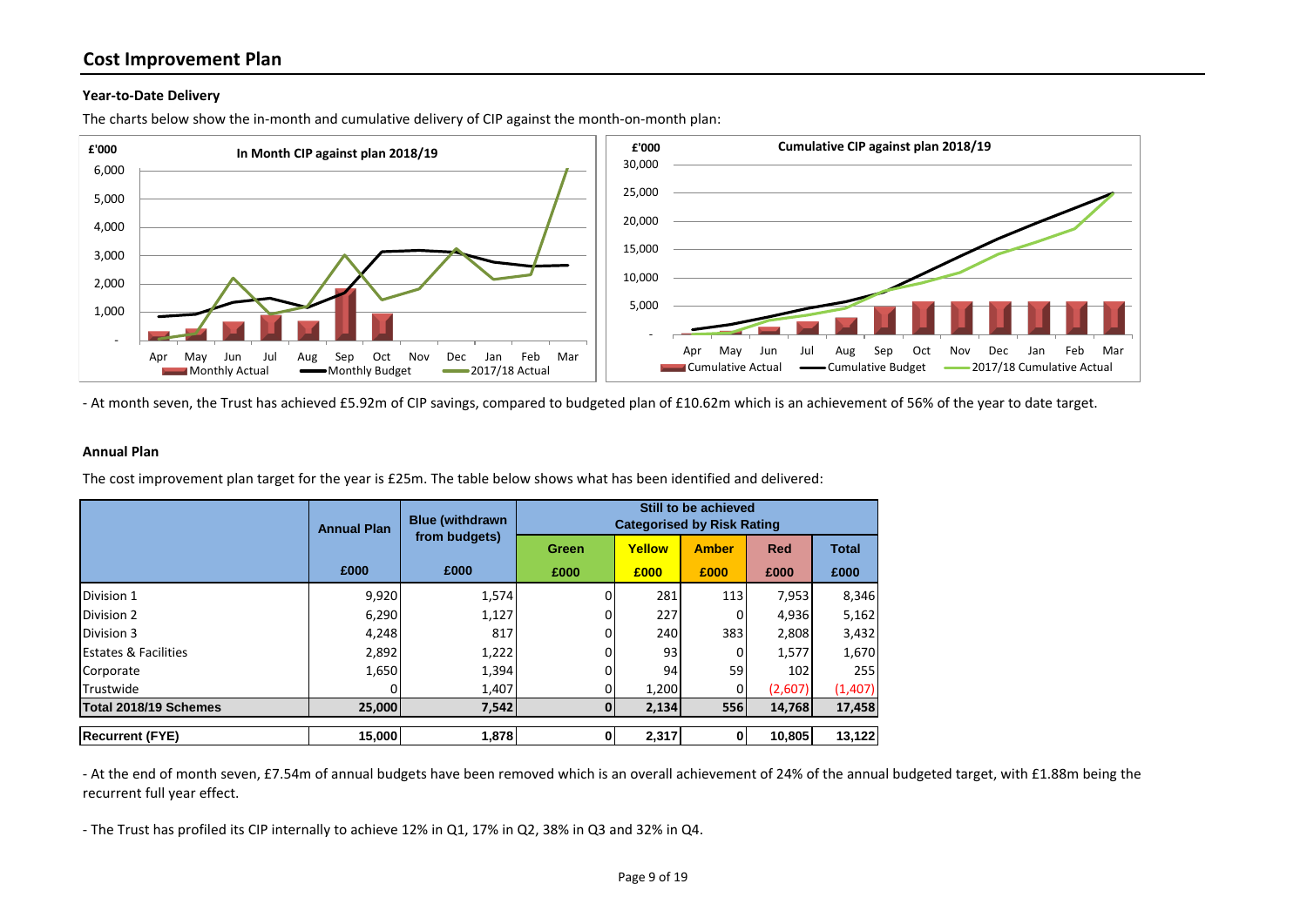#### **Financial Targets**

#### **1) Single Oversight Framework**

|                                          |                  | <b>Annual Plan</b> |                | <b>YTD achievement</b>    |    | <b>Forecast achievement</b> |                |                                                                                                       |
|------------------------------------------|------------------|--------------------|----------------|---------------------------|----|-----------------------------|----------------|-------------------------------------------------------------------------------------------------------|
|                                          | Measure          | <b>Performance</b> | Rating         | <b>Performance Rating</b> |    | <b>Performance</b>          | Rating         | Definitions:                                                                                          |
| <b>Capital Service Cover rating</b>      | <b>Multiples</b> | 2.693              |                | .297                      | 3  | 2.612                       |                | Degree to which the provider generated income covers its financial<br>obligations.                    |
| <b>Liquidity rating</b>                  | Days             | $-0.592$           | $\overline{2}$ | $-11.888$                 | 3  | $-0.598$                    | 2 <sup>1</sup> | Cash plus trade debtors less trade creditors expressed as days of<br>current year operating expenses. |
| <b>I&amp;E</b> margin                    | %                | 2.0%               |                | $-1.6%$                   | 4  | 1.8%                        |                | I&E surplus or deficit/ total revenue.                                                                |
| I&E margin: distance from financial plan | %                | 0%                 |                | $-1.4%$                   | 3  | $-0.2%$                     | 2 <sup>1</sup> | Year to date actual I&E surplus or deficit/ year to date planned I&E<br>surplus or deficit.           |
| <b>Agency rating</b>                     | %                | $-2.7%$            |                | $-9.64%$                  |    | $-2.08%$                    |                | Distance from provider's agency cap.                                                                  |
| <b>Overrides</b>                         |                  |                    | <b>None</b>    |                           |    |                             | None           |                                                                                                       |
| Overall risk rating after any overrides  |                  |                    |                |                           | З. |                             |                |                                                                                                       |

**2) Performance Against Financial Limits**

**The performance against financial limits\* is set out below:**

|                                             | <b>Target</b><br>(E'000) | <b>Performance</b><br>(E'000) | <b>RAG</b>   |
|---------------------------------------------|--------------------------|-------------------------------|--------------|
| I&E target performance (excl PSF) Month 7   | (5,668)                  | (8,060)                       | <b>RED</b>   |
| CIP Target Month 7                          | 10,615                   | 5,920                         | <b>RED</b>   |
| Anticipated Capital Resource Limit (annual) | 29,905                   | 29.905                        | <b>GREEN</b> |
| External Financing Limit (annual)           | 4,854                    | 4.854                         | <b>GREEN</b> |
| Capital Cost Absorption Rate (annual)       | 3.5%                     | 3.5%                          | <b>GREEN</b> |

\*The financial limits (targets) included in this section of the report are taken from the Trust's annual operating plan which is used by NHSI to monitor performance. The Trust has a more ambitious internal CIP profile.

**Surplus/ (deficit) (excl. PSF) compared to NHSI plan :**

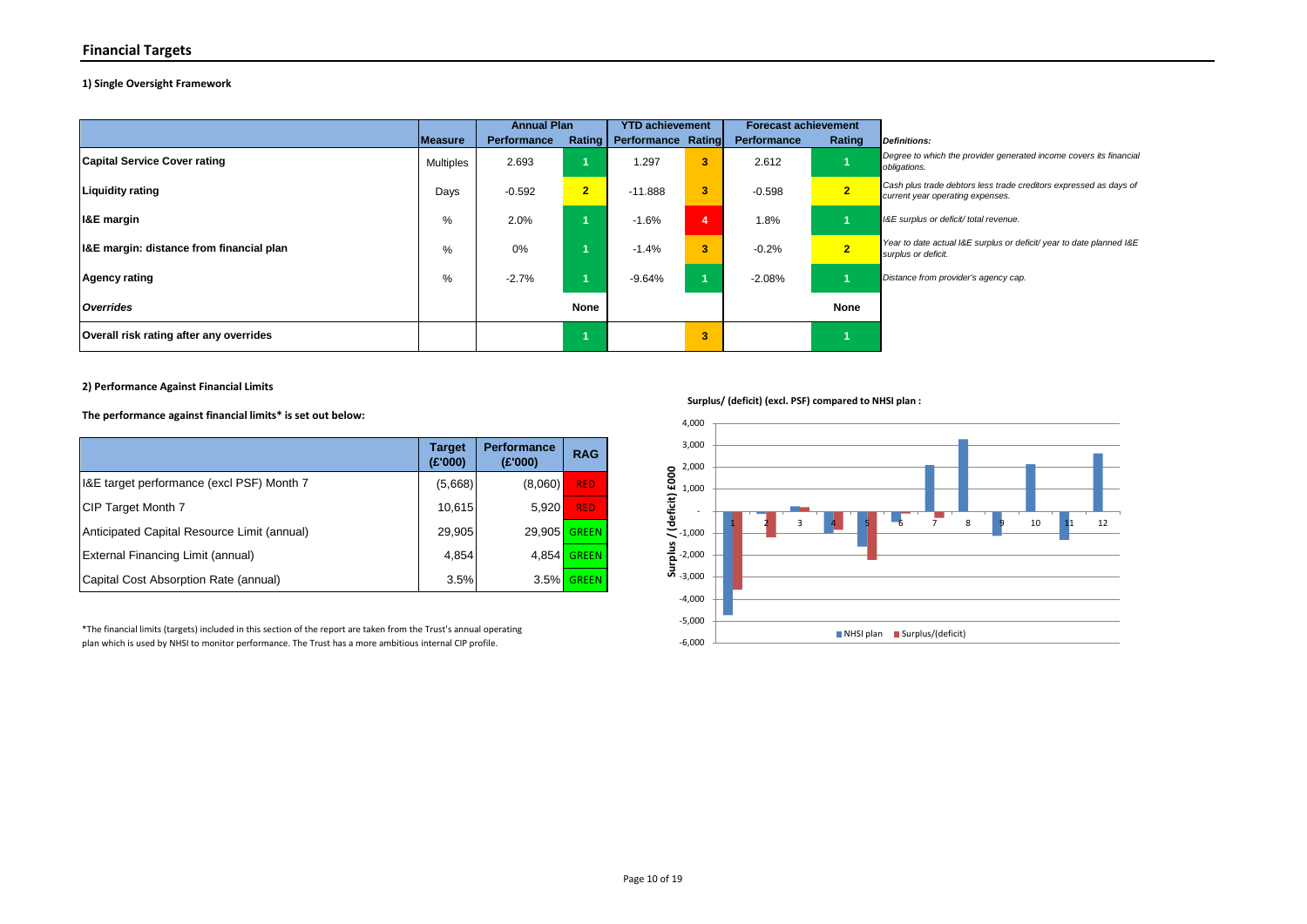## **Further Analysis - Pay**



#### **Agency**



#### **Locum (Medical Bank)**



In month seven there are 8,334 WTEs in post, against a plan of 8,778 WTE, which is an increase of 407 from month six due to Black Country Pathology.

There were 120 vacant posts in Division 1, an over establishment of 23 posts in Division 2, 88 vacant posts in Division 3 , Estates and Facilities has 92 vacancies, Corporate has 70 vacant posts and Black Country Pathology has 11 vacant posts.

In month seven agency expenditure of £0.80m was incurred which is a £0.03m reduction compared to month six.

The key areas of spend were Emergency Services Group £0.23m, Orthopaedics £0.09m, Rehab & Ambulatory £0.08m, Oncology & Clinical Haem £0.07m, and Primary Care Services £0.07m.

The agency cap for 2018/19 is £11.2m.

The trend is that agency expenditure continues to fall which correlates with the increased recruitment levels but is also a factor of medical bank increasing.

In month seven locum expenditure was £0.34m, an increase of £0.06m from month six.

The in month expenditure mainly occurred in Emergency Services £0.07m, Dermatology £0.06m, General Surgery £0.03m and Orthopaedics £0.03m.

Medical bank continues to increase as the reliance on agency medical staff decreases.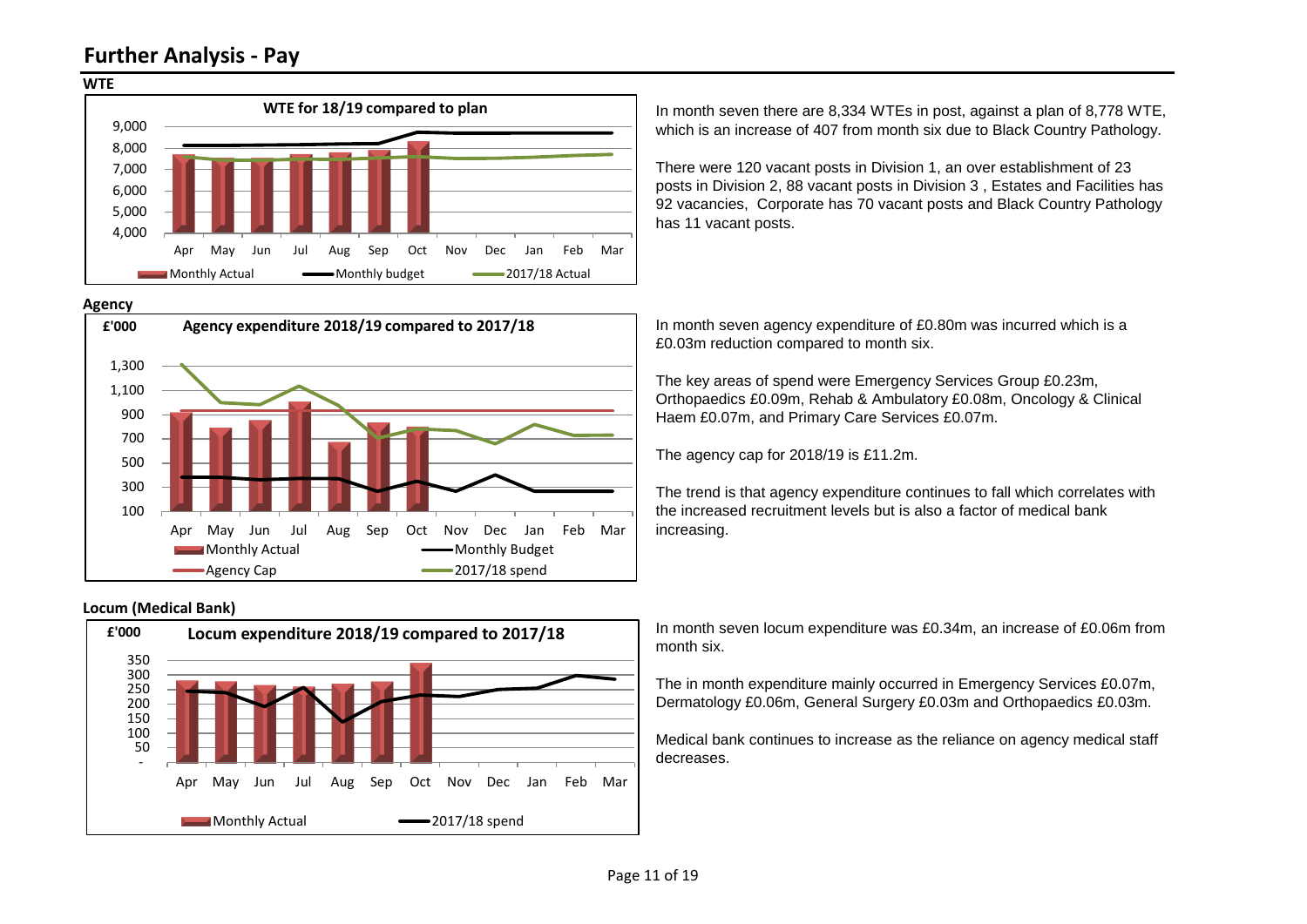## **Further Analysis - Pay (2)**

#### **Bank**



In month seven bank expenditure was £1.26m an reduction of £0.25m compared to month six.

The main areas of expenditure are: Emergency Services Group £0.21m, Hotel Services £0.17m, Medical Services £0.12m, General Surgery £0.11m Rehab & Ambulatory £0.11mand Critical Care £0.10m.

The expenditure on bank staffing has fallen for the third month in a row which is a positive sign and correlates with the increase in permanent recruitment.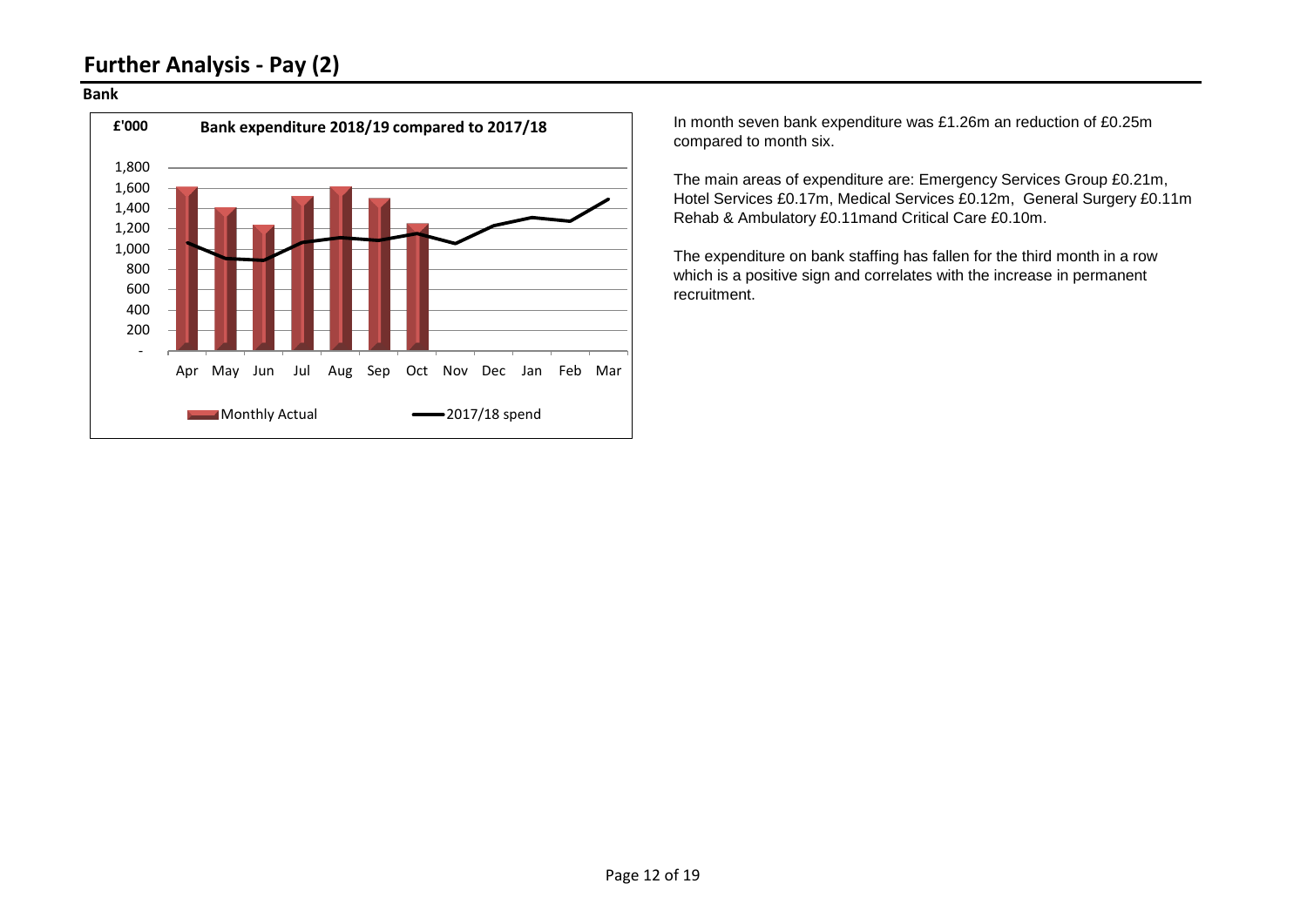## **Patient Activity & Income Month 7 2018/19**

| Summary |                                                                                                     | <b>Total Patient Income</b> |          |          |          |
|---------|-----------------------------------------------------------------------------------------------------|-----------------------------|----------|----------|----------|
|         | - The Trust is above plan against income by £5,929k YTD, with Month 7 being £1,046k above plan.     |                             |          | Actual/  |          |
|         | - The income relating to cost per case activities is above plan by £2,649k.                         |                             | Plan     | Forecast | Variance |
|         | - The income is £9,424k higher than the same period of last year.                                   |                             | £000's   | £000's   | £000's   |
|         | - The Forecast is shown as break even as although income is above plan the planned levels of growth | In Month M7                 | £40.986  | £42.032  | £1,046   |
|         | have been phased into later periods of the year.                                                    | Year-to-Date M1 - M7        | £271.733 | £277.662 | £5,929   |
|         |                                                                                                     | Year-End Forecast           | £471,300 | £471.300 | £0       |



#### **Table 1:- Financial values by CCG, NHS England and Local Authority**

| £000's          |  |                                                                     |                                                                                                   |  |  |  |
|-----------------|--|---------------------------------------------------------------------|---------------------------------------------------------------------------------------------------|--|--|--|
| <b>FYE Plan</b> |  | <b>YTD Actual</b>                                                   | <b>YTD Var</b>                                                                                    |  |  |  |
|                 |  |                                                                     | (588)                                                                                             |  |  |  |
|                 |  |                                                                     | (567)                                                                                             |  |  |  |
|                 |  |                                                                     |                                                                                                   |  |  |  |
|                 |  |                                                                     | 7,083                                                                                             |  |  |  |
|                 |  |                                                                     | 5,929                                                                                             |  |  |  |
|                 |  | <b>YTD Plan</b><br>342,816<br>105,154<br>8,223<br>15,107<br>471,300 | 200,193<br>200,781<br>61,373<br>60,806<br>4,813<br>4,813<br>4.767<br>11,850<br>271,733<br>277,662 |  |  |  |

| Patient Income - £4,883k above plan at September 18                |                       |     | Table 2:- Income Split & Underlying Position  |                 |                 |                   |                |
|--------------------------------------------------------------------|-----------------------|-----|-----------------------------------------------|-----------------|-----------------|-------------------|----------------|
|                                                                    |                       |     |                                               | £000's          |                 |                   |                |
| £44,000,000                                                        |                       |     |                                               | <b>FYE Plan</b> | <b>YTD Plan</b> | <b>YTD Actual</b> | <b>YTD Var</b> |
| £42,000,000                                                        |                       |     | <b>Activity Based Income</b>                  |                 |                 |                   |                |
|                                                                    |                       |     | Inpatient (Elective & Non Elective)           | 145,032         | 82,183          | 84,454            | 2,270          |
| £40,000,000                                                        |                       |     | Day Case                                      | 39,760          | 23,181          | 22,098            | (1,082)        |
|                                                                    |                       |     | Outpatient (First, FUP, OPPROC)               | 74,984          | 43,176          | 42,701            | (474)          |
| £38,000,000                                                        |                       |     | A&E                                           | 17,873          | 10,109          | 10,681            | 573            |
| £36,000,000                                                        |                       |     | Direct Access (Pathology, Radiology)          | 8,443           | 4,973           | 5,089             | 116            |
|                                                                    |                       |     | Critical Care (Adult, Neonatal)               | 16,589          | 9,500           | 10,310            | 810            |
| £34,000,000                                                        |                       |     | Other Activity Based Income                   | 45,450          | 26,110          | 26,546            | 436            |
| £32,000,000                                                        |                       |     | <b>Sub Total Income relating Activities</b>   | 348,132         | 199,231         | 201,879           | 2,649          |
|                                                                    |                       |     | Pass-through                                  | 54,523          | 32,447          | 32,550            | 103            |
| £30,000,000                                                        |                       |     | <b>Block Contracts</b>                        | 17,439          | 10,216          | 10,227            | 11             |
| Mav<br>Sep<br>Oct<br>Nov<br>Dec<br>Jun<br>Jul<br>Apr<br>Aug        | Feb<br>Jan            | Mar | <b>CQUIN</b>                                  | 7,648           | 4,461           | 4,302             | (160)          |
| 18/19 Income Actuals<br>17/18 Income Actuals                       | $-$ 18/19 Income Plan |     | Community (Activity & CQUIN)                  | 38,795          | 22,599          | 22,421            | (178)          |
|                                                                    |                       |     | Adjustments/Other                             | 4,763           | 2,779           | 6,283             | 3,504          |
|                                                                    |                       |     | <b>Total Patient Income</b>                   | 471.300         | 271,733         | 277,662           | 5,929          |
| Table 1:- Financial values by CCG, NHS England and Local Authority |                       |     | <b>Less Non Recurrent</b>                     |                 |                 |                   |                |
| £000's                                                             |                       |     | <b>CCH Transitional Funds</b>                 | (6,000)         | (3,500)         | (3,500)           | 0              |
| <b>YTD Plan</b><br><b>YTD Actual</b><br><b>FYE Plan</b>            | <b>YTD Var</b>        |     | <b>CC2H Transitional Funds</b>                | (1, 107)        | (646)           | (646)             | 0              |
| CCG Income<br>200,781<br>200,193<br>342,816                        | (588)                 |     | <b>Urgent Care Centre Transitional Funds</b>  | (1,000)         | (583)           | (583)             |                |
| 61,373<br>60,806<br><b>NHSE Income</b><br>105,154                  | (567)                 |     | Other (Fine, Reads, MRET Return/Old Year etc) |                 | U               | (4, 150)          | (4, 150)       |
| 4,813<br>4,813<br>8,223<br>Local Authority Income                  |                       |     |                                               |                 |                 |                   |                |
| 4,767<br>11,850<br>Non Contract/Prov to Prov/Other<br>15,107       | 7,083                 |     |                                               |                 |                 |                   |                |
| <b>Overall Contracted Income</b><br>471,300<br>271,733<br>277,662  | 5,929                 |     | <b>Underlying Patient Income</b>              | 463,193         | 267,004         | 268,783           | 1,779          |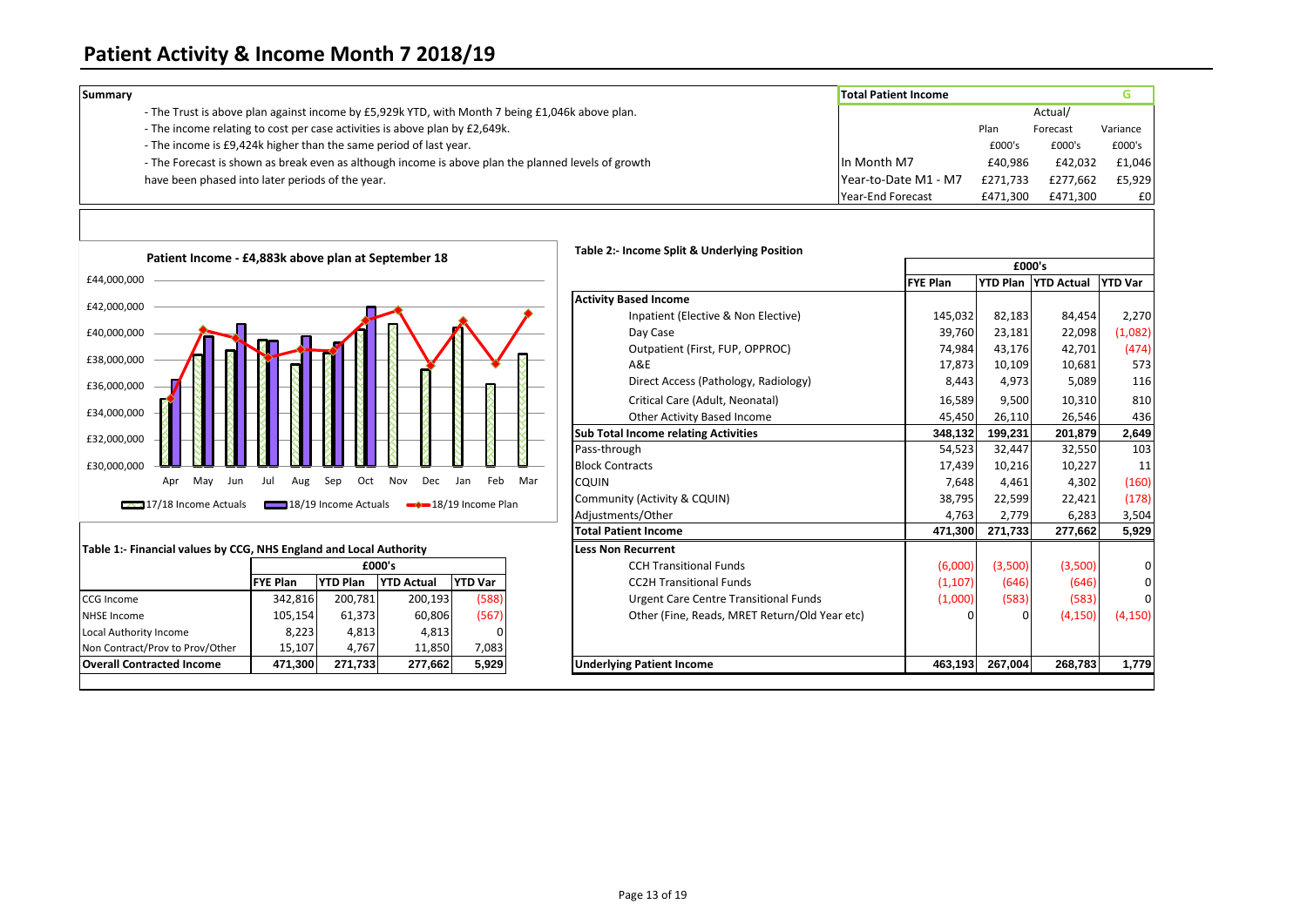#### **Income by Point of Delivery**





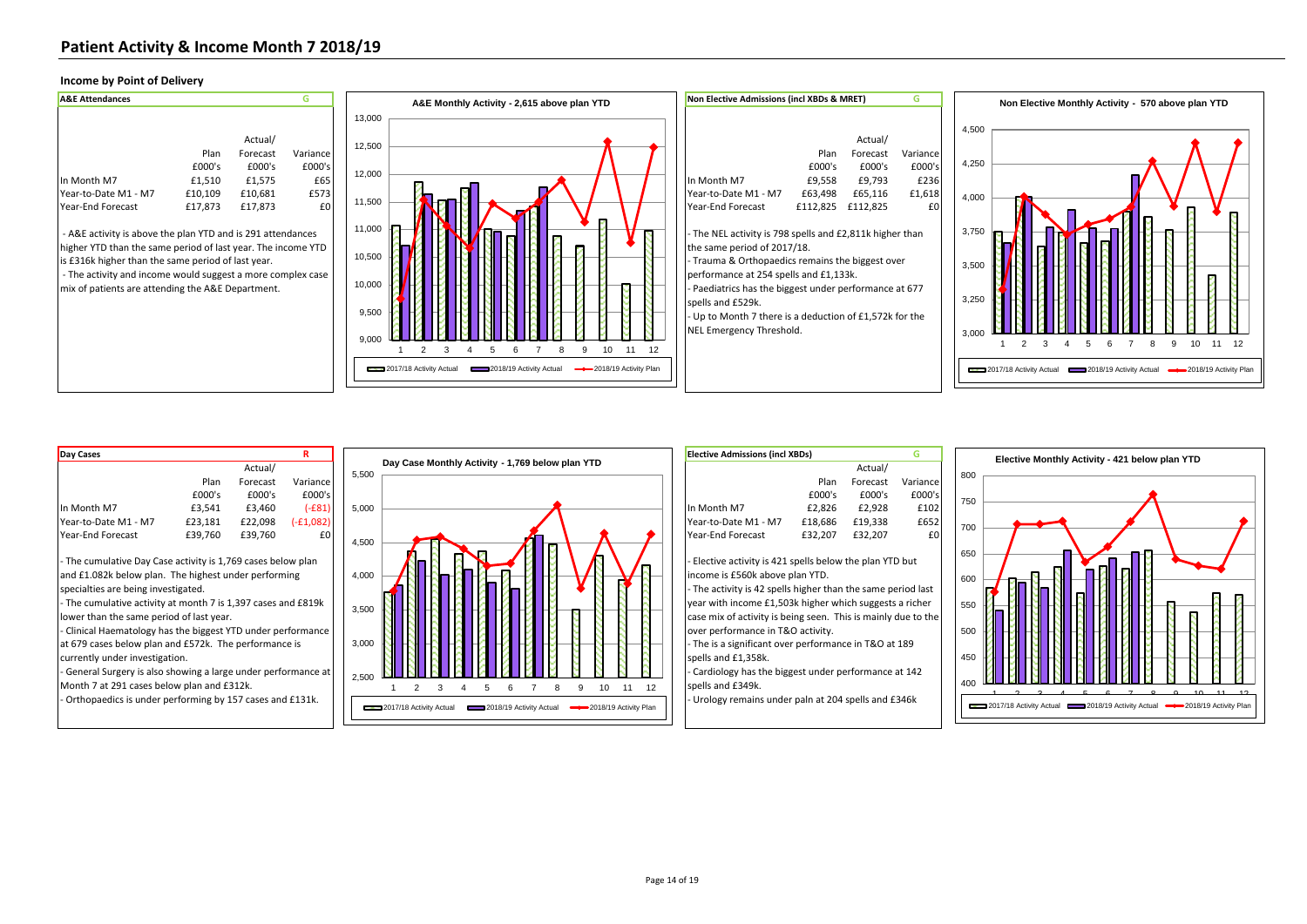#### **Income by Point of Delivery Activity by Point of Delivery Activity by Point of Delivery**

- The activity in Month 7 is 1,122 appointments below plan.

- The biggest specialties below plan are Ophthalmology at 1,147 and Womens & Neonatal at 1,050 under plan.

- Children's Services continues to be the highest over performing Directorate at 2,117 and £371k. This is off setting the large under perfomrance in Non Elective activity.

- First Outpatient appointments are higher YTD than the same period last year by 2,275 at £536k.



| <b>Follow Up Outpatient</b> |         |          | А               |
|-----------------------------|---------|----------|-----------------|
|                             |         | Actual/  |                 |
|                             | Plan    | Forecast | Variance        |
|                             | f000's  | f000's   | £000's          |
| In Month M7                 | £2,498  | £2,527   | f <sub>29</sub> |
| Year-to-Date M1 - M7        | £16,069 | £15,853  | $(-E216)$       |
| Year-End Forecast           | £27.924 | £27.924  | £C              |
|                             |         |          |                 |

- The Month 7 follow up appointments are 1,735 below plan at £217k. - Follow Up Outpatients are 3,310k higher YTD than the same period last year and ncome is £211k higher, this relates to the year on year increase in First Outpatients. - The below plan areas are Dermatology, Womens & Neonatal, Critical Care and Gastro & Endoscopy.

- Oncology and Occupational Therapy are areas significantly above plan.



| <b>Outpatient Procedures</b> |         |          | n            |                            | Community<br>Outpatient Procedures Monthly Activity - 3 under plan YTD |         |          |           |
|------------------------------|---------|----------|--------------|----------------------------|------------------------------------------------------------------------|---------|----------|-----------|
|                              |         | Actual/  |              | 16,000                     |                                                                        |         | Actual/  |           |
|                              | Plan    | Forecast | Variance     | 15,000                     |                                                                        | Plan    | Forecast | Variance  |
|                              | £000's  | £000's   | £000's       |                            |                                                                        | £000's  | £000's   | £000's    |
| In Month M7                  | £1,923  | £1,755   | <b>E169)</b> |                            | In Month M7<br>-                                                       | £3,362  | £3,314   | $[-648]$  |
| Year-to-Date M1 - M7         | £12,318 | £12,252  | $(-E67)$     |                            | Year-to-Date M1 - M7<br>╱                                              | £22,599 | £22,421  | $[-£178]$ |
| Year-End Forecast            | £21,207 | £21,207  | £0           | 12,000                     | Year-End Forecast                                                      | £38,795 | £38,795  | £C        |
|                              |         |          |              | 14,000<br>13,000<br>11.000 | -                                                                      |         |          |           |

The Month 7 Outpatient Procedure activity is 3 below plan at £67k. - Ophthalmology is the biggest over performing Directorate at 1,389 at £151k - Outpatient Procedure activity is 899 lower YTD than the previous year and income is £263k higher.



| Community                                                                                                                                                                 |         |          | R         |  |  |
|---------------------------------------------------------------------------------------------------------------------------------------------------------------------------|---------|----------|-----------|--|--|
|                                                                                                                                                                           |         | Actual/  |           |  |  |
|                                                                                                                                                                           | Plan    | Forecast | Variance  |  |  |
|                                                                                                                                                                           | £000's  | f000's   | f000's    |  |  |
| In Month M7                                                                                                                                                               | £3,362  | £3,314   | $(-E48)$  |  |  |
| Year-to-Date M1 - M7                                                                                                                                                      | £22,599 | £22,421  | $(-£178)$ |  |  |
| Year-End Forecast                                                                                                                                                         | £38.795 | £38.795  | £0        |  |  |
| - Work ongoing with Wolverhampton CCG in regard to an additional £650k<br>investment into the Community Contract. The quarter 2 review is due to take<br>nlace in October |         |          |           |  |  |

place in October. - District Nursing activity is 14,396 below plan. New monitoring reports have been developed and review meetings are taking place.

- Phlebotomy activity is 6,161 above plan



| <b>Pass-through Drugs and Devices</b> |         |          | G        |      |
|---------------------------------------|---------|----------|----------|------|
|                                       |         | Actual/  |          |      |
|                                       | Plan    | Forecast | Variance |      |
|                                       | £000's  | f000's   | f000's   |      |
| In Month M7                           | £4.810  | £5,002   |          | £193 |
| Year-to-Date M1 - M7                  | £32.447 | £32,550  |          | £103 |
| <b>Year-End Forecast</b>              | £54.523 | £54.523  |          | £0   |

- The under performance in Drugs & Devices relates to the Zero Cost National Procurement initiative where high cost devices are now being commissioned centrally for the whole NHS. RWT can now order some devices at a zero cost and as such there is no value to pass-through to Commissioners. Any under performance of income is off set by an under spend in costs.



| ther NHS Clinical Income |          |          | G        |
|--------------------------|----------|----------|----------|
|                          |          | Actual/  |          |
|                          | Plan     | Forecast | Variance |
|                          | £000's   | £000's   | £000's   |
| Month M7                 | £8.657   | £9.376   | £719     |
| ear-to-Date M1 - M7      | £58,038  | £62,756  | £4,717   |
| ear-End Forecast         | £100.333 | £100,333 | £0       |

- This section relates to all other income not previously described. There is a mixture of some activity based services such as Critical Care, Renal Dialysis and Direct Access services.

- This section also includes any technical adjustments such as Transitional Funding, Fines, Readmissions and adjustments in regard to reconciliation.

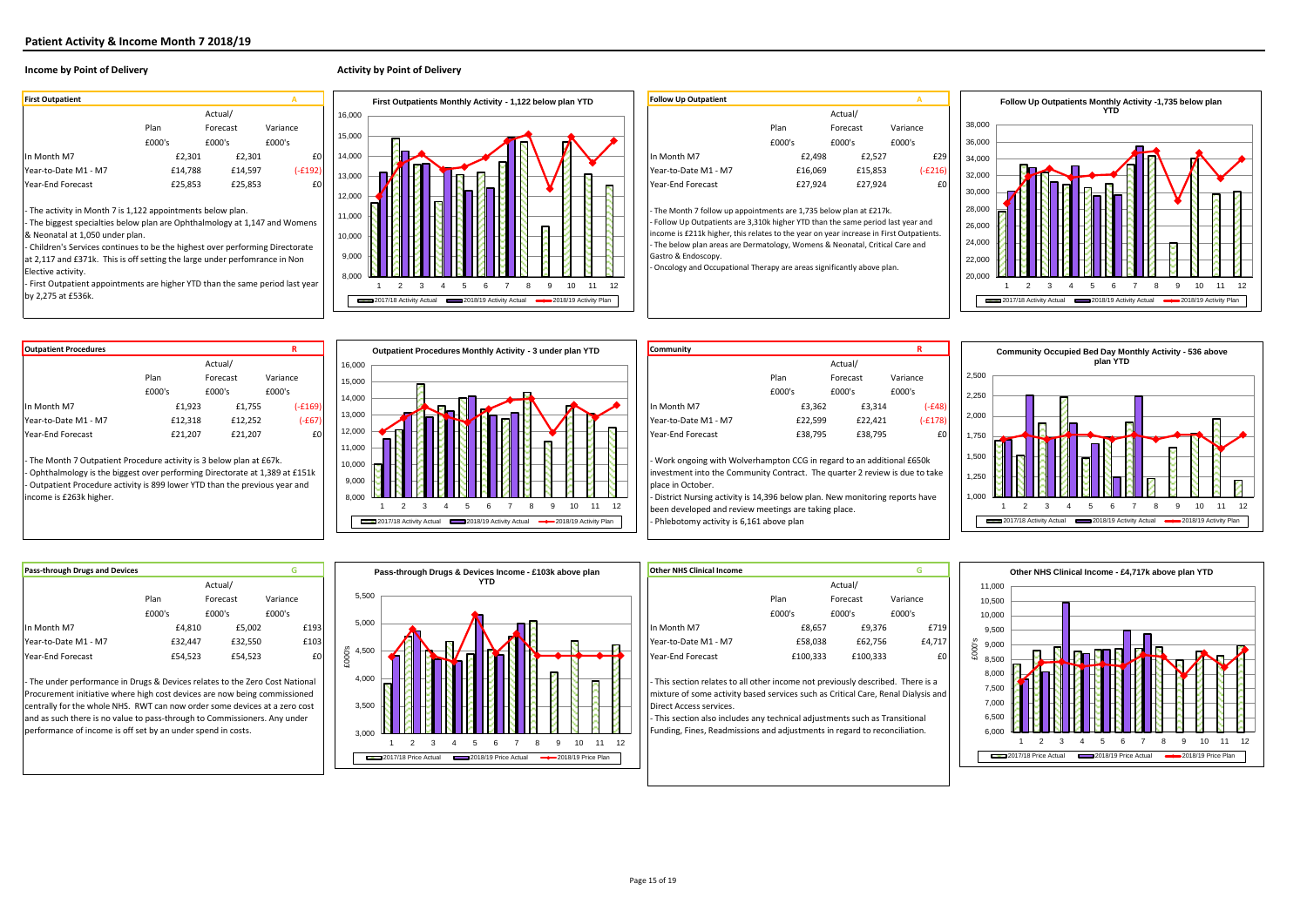

#### 2018/19 Q2 Information The table below shows a draft summary for information relating to the value and movement in The Royal Wolverhampton NHS Trust Charity Funds for the period 1<sup>st</sup> July 2018 to 30<sup>th</sup> September 2018. The more significant income items over £2k and spend over £4k have been detailed below along with a comparative summary table for the previous 12 months. Realised Opening balance Gains/(Losses) as **Closing balance** 1 July 2018 **Donations Expenditure** at 30 Sept 2018 30 Sept 2018 Investment Income  $E'000$ £'000 £'000 £'000 £'000  $£'000$ 2,711 123 24  $(113)$ 2.745

 $\mathbf 0$ 

| <b>INCOME</b>                                                           | <b>EXPENDITURE</b>                                                                                                                  |                                       | <b>PREVIOUS 12 MONTHS AT A GLANCE</b> |               |               |               |
|-------------------------------------------------------------------------|-------------------------------------------------------------------------------------------------------------------------------------|---------------------------------------|---------------------------------------|---------------|---------------|---------------|
| •Opthalmology - £49k - WEI League of Friends<br>(disbanded)             | Maternity - £7k - Bladder Scanner<br>ENT - £8k - Ear Surgery Equipment                                                              | Summary                               | 2017/18<br>Q2                         | 2017/18<br>Q3 | 2017/18<br>Q4 | 2018/19<br>Q1 |
| •NNU- £3k – WARRANT<br>$\cdot$ Stroke - £4k – WARRANT                   | Haematology - £6k - Air Filter Units for wards<br>Cardiac - £21k - Ultrasound system<br>٠                                           | Opening<br><b>Balance Bfwd</b>        | 2.471                                 | 2,570         | 2,619         | 2,642         |
| •Breast Care -£4k - Garden Party                                        | NNU - £13k - Video Laryngoscope<br>$\bullet$<br>٠                                                                                   | Income                                | 215                                   | 171           | 553           | 174           |
| •NNU - £4k - Various Fundraisers<br>•NX General Purpose - £59k - Legacy | Paediatrics - £5k - Airvo Opitflow Systems<br><b>Apportioned Costs</b><br>Trust Administration and Fundraising Recharge - £27k<br>٠ | <b>Expenditure</b><br> Gains/(Losses) | (116)                                 | (123)         | (452)<br>(78) | (105)         |
|                                                                         |                                                                                                                                     | <b>Closing</b><br><b>Balance Cfwd</b> | 2,570                                 | 2.619         | 2,642         | 2,711         |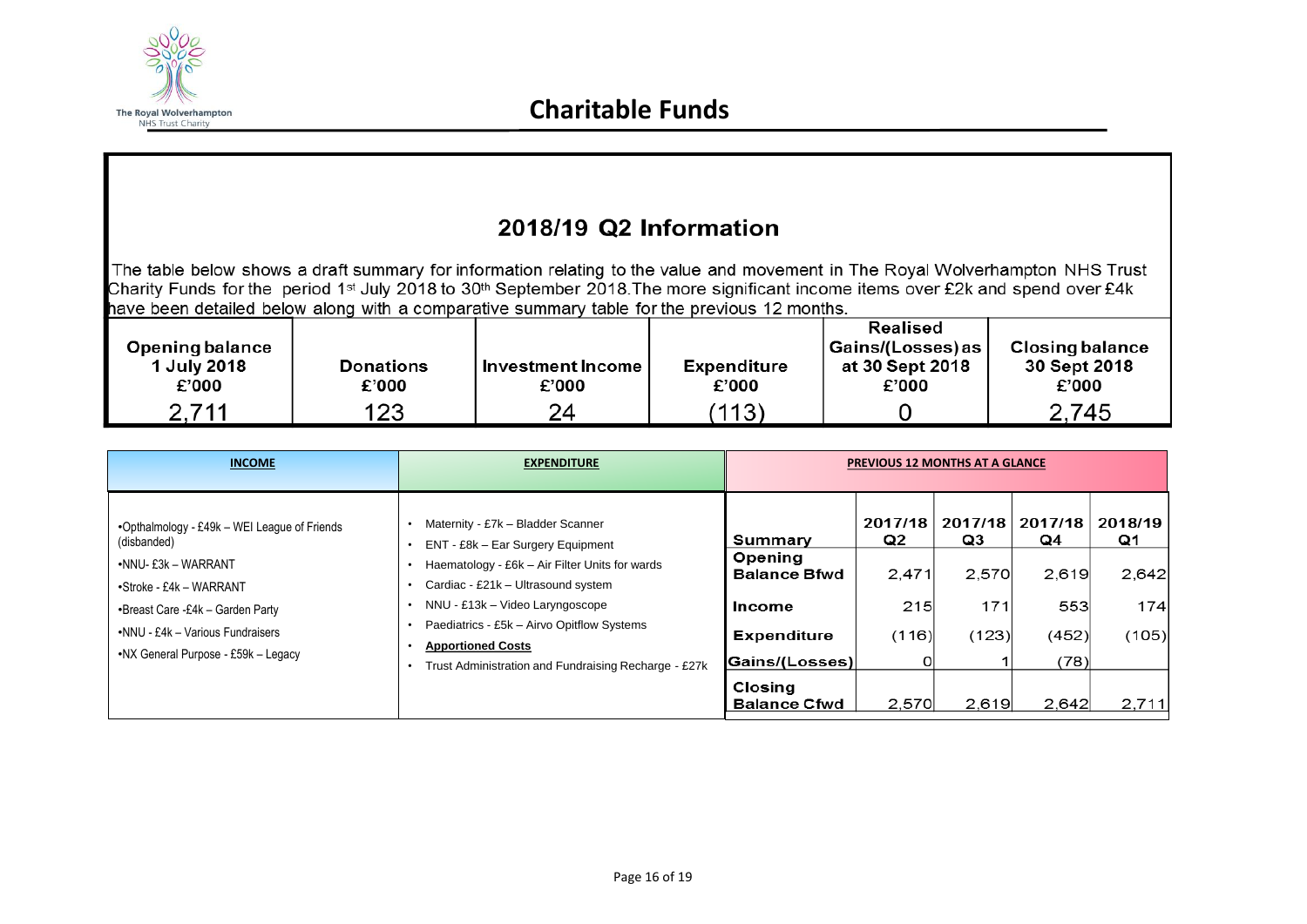#### **Income and Expenditure Account**

|                           |                   |                                                  |                                                   | October 2018 - Month 7                                     |                      |                |                                    |                            |
|---------------------------|-------------------|--------------------------------------------------|---------------------------------------------------|------------------------------------------------------------|----------------------|----------------|------------------------------------|----------------------------|
| 2017/18 Actual to<br>date | <b>Current</b>    | <b>Current</b><br><b>Month Plan Month Actual</b> | <b>Current</b><br><b>Month</b><br><b>Variance</b> | Adverse in (brackets)                                      | <b>Annual Budget</b> |                | <b>Plan to Date</b> Actual to Date | Variance to<br><b>Date</b> |
| £'000                     | £'000             | £'000                                            | £'000                                             |                                                            | £'000                | £'000          | £'000                              | £'000                      |
|                           |                   |                                                  |                                                   |                                                            |                      |                |                                    |                            |
|                           |                   |                                                  |                                                   | <b>Income</b>                                              |                      |                |                                    |                            |
| 227,937                   | 40,986            | 42,032                                           |                                                   | 1,046 Patient Activity Income                              | 471,300              | 271,733        | 277,662                            | 5,929                      |
| 630                       | 96                | 160                                              |                                                   | 64 Other Patient Care Income                               | 1,154                | 673            | 848                                | 175                        |
| 8,243                     | 1,149             | 1,351                                            |                                                   | 202 Education, Training & Research Income                  | 15,273               | 9,394          | 10,403                             | 1,009                      |
| 13,657                    | 2,028             | 2,028                                            | (0)                                               | <b>CRN: West Midlands</b>                                  | 27,726               | 15,812         | 15,812                             | (0)                        |
| 114                       | 390               | 357                                              |                                                   | (34) Non Patient Care Other Income                         | 4,690                | 2,737          | 2,751                              | 14                         |
| 496                       | 81                | 64                                               | (17)                                              | <b>Private Patient Income</b>                              | 836                  | 508            | 515                                |                            |
| 14,126                    | 4,605             | 4,509                                            | (96)                                              | Income on Directorate Budgets                              | 43,959               | 21,909         | 21,594                             | (315)                      |
| 265,203                   | 49,335            | 50,501                                           | 1,166                                             | <b>Total Income</b>                                        | 564,938              | 322,766        | 329,586                            | 6,819                      |
|                           |                   |                                                  |                                                   |                                                            |                      |                |                                    |                            |
|                           |                   |                                                  |                                                   | <b>Expenditure</b>                                         |                      |                |                                    |                            |
| 161,901                   | 29,845            | 31,049                                           |                                                   | (1,204) Directorate Expenditure Budgets - Pay              | 348,322              | 198,216        | 205,113                            | (6, 897)                   |
| 52,857                    | 9,203             | 10,204                                           |                                                   | (1,000) Directorate Expenditure Budgets - Non Pay          | 111,673              | 64,024         | 65,749                             | (1,725)                    |
| 27,477                    | 5,095             | 5,182                                            |                                                   | (87) Directorate Expenditure Budgets - Drugs               | 57,818               | 34,170         | 34,426                             | (256)                      |
| 13,657                    | 2,028             | 2,028                                            |                                                   | 0 CRN: West Midlands                                       | 27,726               | 15,812         | 15,812                             |                            |
|                           | 817               | $\Omega$                                         |                                                   | 817 Activity Changes/Service Dev./Cost Pressures Reserves  | 6,049                | 1,715          | $\Omega$                           | 1,715                      |
|                           | (47)              | $\mathbf 0$                                      |                                                   | (47) Inflation and Contingency Reserves                    | 1,903                | 2,420          | $\Omega$                           | 2,420                      |
|                           | (2, 118)          | $\mathbf 0$                                      | (2, 118)                                          | <b>Cost Improvement Savings</b>                            | (17, 401)            | (4,638)        | $\Omega$                           | (4,638)                    |
| 255,892                   | 44,823            | 48,462                                           | (3,640)                                           | <b>Total Expenditure</b>                                   | 536,089              | 311,719        | 321,100                            | (9, 382)                   |
|                           |                   |                                                  |                                                   |                                                            |                      |                |                                    |                            |
| 9,311                     | 4,512             | 2,039                                            | (2, 473)                                          | <b>EBITDA Surplus/(Deficit)</b>                            | 28,848               | 11,048         | 8,485                              | (2, 562)                   |
| 21                        | $\Omega$          | 19                                               |                                                   | 19 Profit/(Loss) on Asset Disposals                        | $\mathbf 0$          | $\mathbf 0$    | 23                                 | 23                         |
|                           | $\Omega$          | $\mathbf 0$                                      | 0                                                 | Impairments of Fixed Assets                                | $\Omega$             | $\Omega$       | $\Omega$                           |                            |
|                           |                   |                                                  |                                                   | Depreciation                                               |                      |                |                                    |                            |
| (7, 541)                  | (1, 361)<br>3     | (1,311)<br>10                                    | 50<br>6                                           | Interest Receivable                                        | (16, 282)<br>40      | (9, 345)<br>23 | (9, 174)<br>60                     | 171<br>37                  |
| 16                        |                   |                                                  |                                                   |                                                            |                      |                |                                    |                            |
| (855)                     | (169)             | (175)                                            | (6)                                               | <b>Interest Payable</b>                                    | (2,030)              | (1, 183)       | (1,212)                            | (30)                       |
| (4, 840)                  | (907)             | (907)                                            |                                                   | 0 PDC Dividends (Cost of Capital)                          | (10, 880)            | (6, 347)       | (6, 347)                           | $\Omega$                   |
| (3,887)                   | $\Omega$<br>2,078 | $\mathbf 0$                                      |                                                   | 0 Unwinding of Discount                                    | $\Omega$<br>(304)    | 0              | 0                                  |                            |
|                           |                   | (327)                                            |                                                   | (2,405) Net Surplus/(Deficit) before PSF income            |                      | (5,804)        | (8, 164)                           | (2, 361)                   |
|                           |                   |                                                  |                                                   | Adjustments as per NHSI reported position                  |                      |                |                                    |                            |
| 110                       | 19                | 16                                               |                                                   | (3) Depreciation on donated assets                         | 233                  | 136            | 119                                | (17)                       |
| (40)                      | $\Omega$          | $\mathbf 0$                                      | 0                                                 | Donated Asset Income                                       | $\mathbf 0$          | 0              | (15)                               | (15)                       |
|                           | $\Omega$          | $\mathbf 0$                                      | $\Omega$                                          | Remove Impairments                                         | $\mathbf 0$          | 0              | $\Omega$                           |                            |
| (3,818)                   | 2,098             | (310)                                            | (2,408)                                           | Adjusted Financial Performance as NHSI (before PSF income) | (71)                 | (5,668)        | (8,060)                            | (2, 392)                   |
|                           |                   |                                                  |                                                   |                                                            |                      |                |                                    |                            |
| 3,463                     | 1,142             | 0                                                | (1, 142)                                          | PSF Income                                                 | 11,415               | 5,137          | 2,797                              | (2, 341)                   |
| (355)                     | 3,240             | (310)                                            | (3, 550)                                          | Adjusted Financial Performance as NHSI (after PSF income)  | 11,344               | (531)          | (5, 263)                           | (4, 732)                   |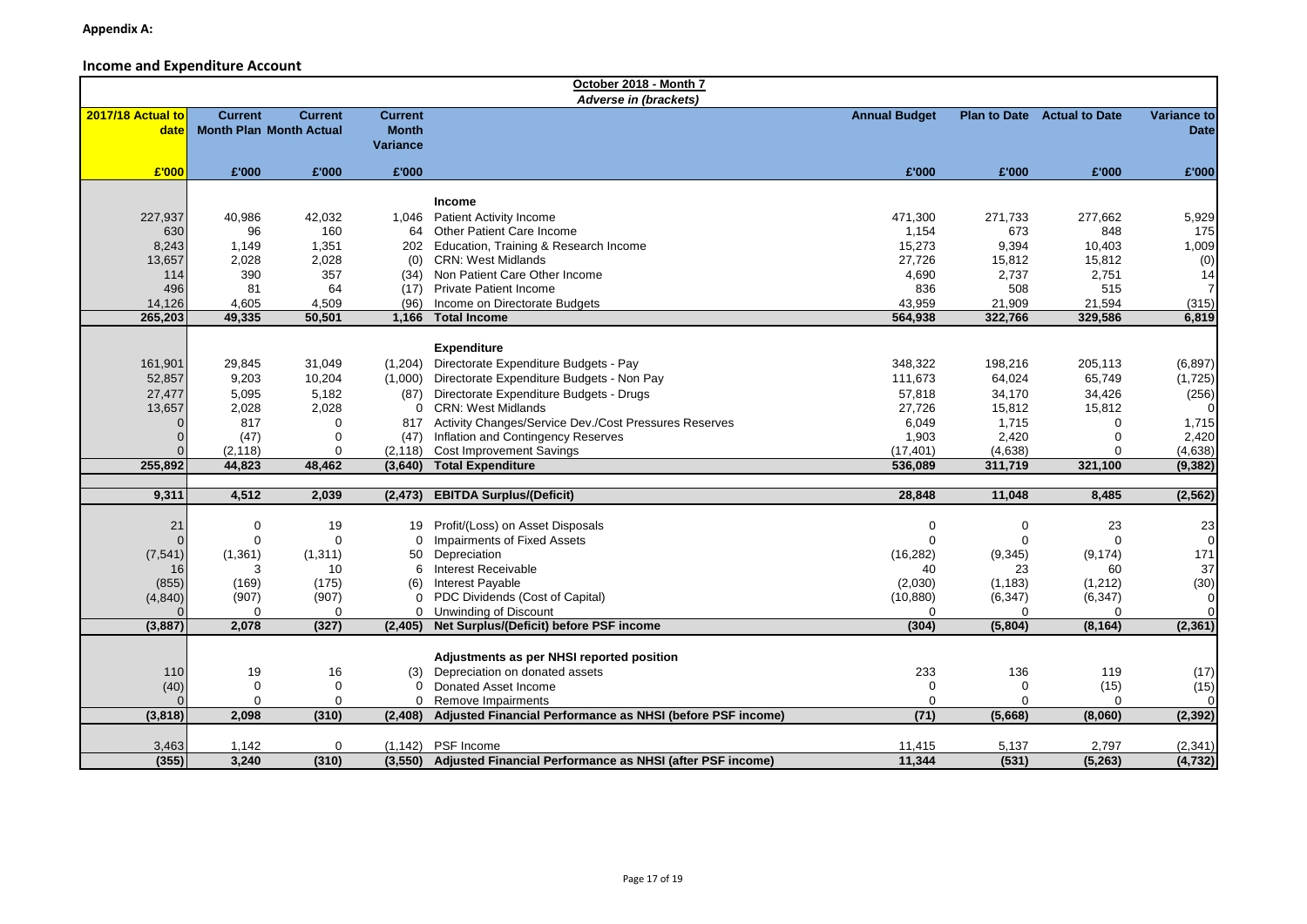#### **Statement of Financial Position**

| Calculated Debtor Days for the year to date are:- |                             |       |       |  |  |  |
|---------------------------------------------------|-----------------------------|-------|-------|--|--|--|
|                                                   | M7 Actual M7 Plan M6 Actual |       |       |  |  |  |
| Total                                             | 16.32                       | 11.58 | 13.17 |  |  |  |
| Being:-                                           |                             |       |       |  |  |  |
| <b>NHS</b>                                        | 18.24                       | 12.55 | 13.96 |  |  |  |
| Non NHS                                           | 6.79                        | 5.83  | 9.24  |  |  |  |

| The Public Sector Payment Policy sets out a target for payment of 95%, in value and |
|-------------------------------------------------------------------------------------|
| volume, to be paid within 30 days of receipt. The Trust's performance against this  |
| target is:                                                                          |

| - Value I<br>$-$ Volume 37% | M7 18/19<br>63%  | Cumulative<br>64%<br>39% |
|-----------------------------|------------------|--------------------------|
| مسافات                      | M6 18/19<br>650/ | Cumulative<br>650/       |

| $-$ Value $-65\%$ | 65% |
|-------------------|-----|
| $-$ Volume 34%    | 40% |

In month, there has been an improvement within the figures for PSPP. Although as<br>a whole, the 2018/19 performance on PSPP appears to have significantly<br>deteriorated, this is not the case. Rather the Trust has reviewed the

|                                                   | Oct 2018<br>Plan | Oct 2018<br>Actual         | Sep 2018<br>Actual         | <b>Movement</b><br>in Month | <b>March 2018</b><br>Actual |
|---------------------------------------------------|------------------|----------------------------|----------------------------|-----------------------------|-----------------------------|
|                                                   | £000             | £000                       | £000                       | £000                        | £000                        |
|                                                   |                  |                            |                            |                             |                             |
| <b>NON CURRENT ASSETS</b>                         |                  |                            |                            |                             |                             |
| Property, Plant and Equipment - Tangible Assets   | 332,740          | 330,311                    | 330,200                    | 111                         | 331,547                     |
| Intangible Assets                                 | 907              | 1,564                      | 1,006                      | 558                         | 1,115                       |
| Trade and Other Receivables Non Current           | $\Omega$         | $\Omega$                   | $\Omega$                   | $\Omega$                    |                             |
| <b>TOTAL NON CURRENT ASSETS</b>                   | 333,647          | 331.875                    | 331.206                    | 669                         | 332,662                     |
| <b>CURRENT ASSETS</b>                             |                  |                            |                            |                             |                             |
| Inventories                                       | 6,357            | 6,619                      | 6,578                      | 41                          | 6,357                       |
| Trade and Other Receivables                       | 36.265           | 42.241                     | 34.746                     | 7.495                       | 35,571                      |
| <b>Other Current Assets</b>                       | $\Omega$         | $\Omega$                   | $\Omega$                   | $\Omega$                    |                             |
| Cash and cash equivalents                         | 10,120           | 8.208                      | 9.289                      | (1,081)                     | 16,982                      |
| <b>TOTAL CURRENT ASSETS</b>                       | 52.742           | 57.068                     | 50.613                     | 6.455                       | 58,910                      |
| Non Current Assets Held for Sale                  | 800              | 800                        | 800                        | $\mathbf 0$                 | 800                         |
| <b>TOTAL ASSETS</b>                               | 387,189          | 389,743                    | 382,619                    | 7,124                       | 392,372                     |
| <b>CURRENT LIABLILITES</b>                        |                  |                            |                            |                             |                             |
| Trade & Other Payables                            | (48, 352)        | (61, 153)                  | (53, 692)                  | (7, 461)                    | (56, 176)                   |
| Liabilities arising from PFIs / Finance Leases    | (1,979)          | (1,979)                    | (1,979)                    | $\Omega$                    | (1,979)                     |
| Provisions for Liabilities and Charges            | (6, 219)         | (5, 155)                   | (5,037)                    | (118)                       | (6, 206)                    |
| <b>TOTAL CURRENT LIABILITIES</b>                  | (56, 550)        | (68, 287)                  | (60, 708)                  | (7, 579)                    | (64, 361)                   |
| <b>NET CURRENT ASSETS / (LIABILITIES)</b>         | (3,808)          | (11, 219)                  | (10,095)                   | (1, 124)                    | (5, 451)                    |
| TOTAL ASSETS LESS CURRENT LIABILITIES             | 330,639          | 321,456                    | 321,911                    | (455)                       | 328,011                     |
| <b>NON CURRENT LIABILITIES</b>                    |                  |                            |                            |                             |                             |
| <b>Other Liabilities</b>                          | (4, 134)         | (4, 123)                   | (4, 292)                   | 169                         | (5, 299)                    |
| Provision for Liabilities and Charges             | (581)            | (581)                      | (581)                      | 0                           | (594)                       |
| <b>TOTAL NON CURRENT LIABILITIES</b>              | (4, 715)         | (4, 704)                   | (4, 873)                   | 169                         | (5,893)                     |
| <b>TOTAL ASSETS EMPLOYED</b>                      | 325,924          | 316,752                    | 317,038                    | (286)                       | 322,118                     |
| <b>FINANCED BY TAXPAYERS EQUITY</b>               |                  |                            |                            |                             |                             |
| <b>Public Dividend Capital</b>                    | 237,452          | 232.753                    | 232,753                    | $\mathbf 0$                 | 232,753                     |
| <b>Retained Earnings</b>                          | 20,928           | 16,301                     | 16.584                     | (283)                       | 21,655                      |
| <b>Revaluation Reserve</b>                        | 67,355           | 67,508                     | 67,511                     | (3)                         | 67,520                      |
| Donated Asset Reserve<br>Government Grant Reserve | 0<br>$\Omega$    | $\mathbf 0$<br>$\mathbf 0$ | $\mathbf 0$<br>$\mathbf 0$ | $\Omega$<br>$\mathbf 0$     | $\Omega$                    |
| <b>Other Reserves</b>                             | 190              | 190                        | 190                        | $\Omega$                    | 190                         |
| <b>TOTAL TAXPAYERS EQUITY</b>                     | 325,924          | 316,752                    | 317.038                    | (286)                       | 322,118                     |